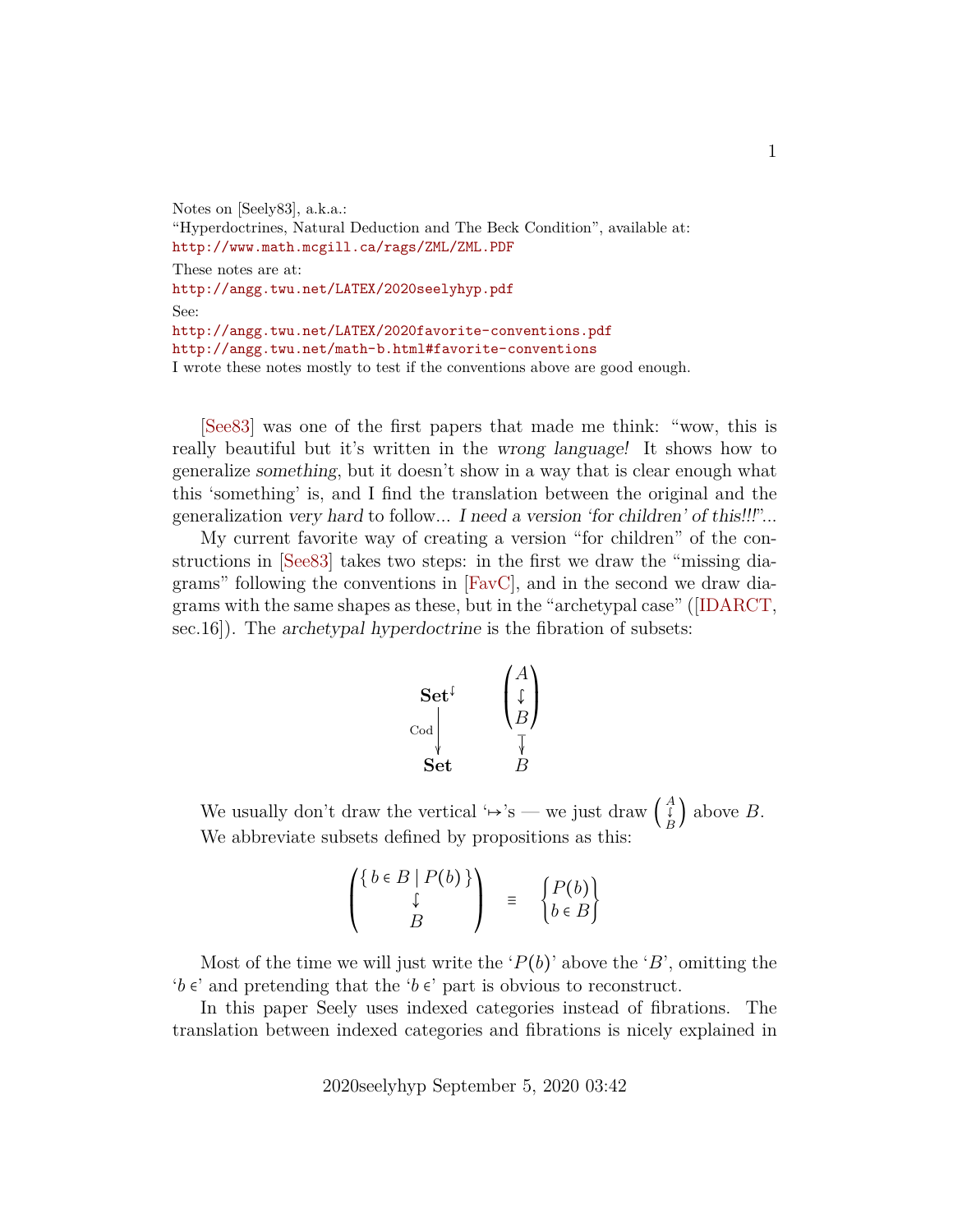[\[Jac99,](#page-21-3) p.107]; one of the directions of the translation is the Grothendieck Construction, that takes an index category  $\Psi : \mathbb{B}^{\text{op}} \to \mathbf{Cat}$  and produces an fibration  $\int \Psi \to \mathbf{B}$ , and in the notation for defining new categories diagrammatically in [\[FavC,](#page-21-1) sec.7.1] the Grothendieck Construction is this:

| $X$               | $(I, X)$              |              |                       |
|-------------------|-----------------------|--------------|-----------------------|
| Cat               | $\downarrow f$        | $\int \Psi$  | $(u, f)$              |
| $\downarrow \psi$ | $u^*Y \leftarrow Y$   | $\downarrow$ | $(J, Y)$              |
| Bop B             | $I \xrightarrow{u} J$ | B            | $I \xrightarrow{u} J$ |

#### **Motivation: some adjunctions**

It is easy to see — in the sense of visualize — that the functor that adds a dummy variable to the context,

$$
\begin{Bmatrix}\nQ(x) \\
(x,y) \in X \times Y\n\end{Bmatrix} \longleftarrow \begin{Bmatrix}\nQ(x) \\
x \in X\n\end{Bmatrix}
$$

is "adjoint to the quantifiers":

$$
\begin{aligned}\n&\left\{\begin{array}{c}\nP(x,y) \\
(x,y) \in X \times Y\end{array}\right\} \longmapsto \left\{\begin{array}{c}\exists y \in Y. P(x,y) \\
x \in X\end{array}\right\} \\
&\left\{\begin{array}{c}\nQ(x) \\
(x,y) \in X \times Y\end{array}\right\} \longleftarrow \longleft\{\begin{array}{c}\nQ(x) \\
x \in X\end{array}\right\} \\
&\left\{\begin{array}{c}\nQ(x) \\
(x) \in X \times Y\end{array}\right\} \longleftarrow \left\{\begin{array}{c}\nQ(x) \\
x \in X\end{array}\right\} \\
&\left\{\begin{array}{c}\nR(x,y) \\
(x,y) \in X \times Y\end{array}\right\} \longmapsto \left\{\begin{array}{c}\n\forall y \in Y. R(x,y) \\
x \in X\n\end{array}\right\} \\
&\left\{\begin{array}{c}\nR(x,y) \\
(x,y) \in X \times Y\end{array}\right\} \longmapsto \left\{\begin{array}{c}\n\forall y \in Y. R(x,y) \\
x \in X\n\end{array}\right\} \\
&\left\{\begin{array}{c}\n\exists y \\
Y \in X \times Y\end{array}\right\} \longmapsto \left\{\begin{array}{c}\n\forall y \in Y. R(x,y) \\
x \in X\n\end{array}\right\} \\
&\left\{\begin{array}{c}\nX \times Y \implies \frac{\exists y \\
Y \in X \times Y\n\end{array}\right\} \longmapsto X\n\end{aligned}
$$

See the big figure in section 13 of [\[IDARCT\]](#page-21-2).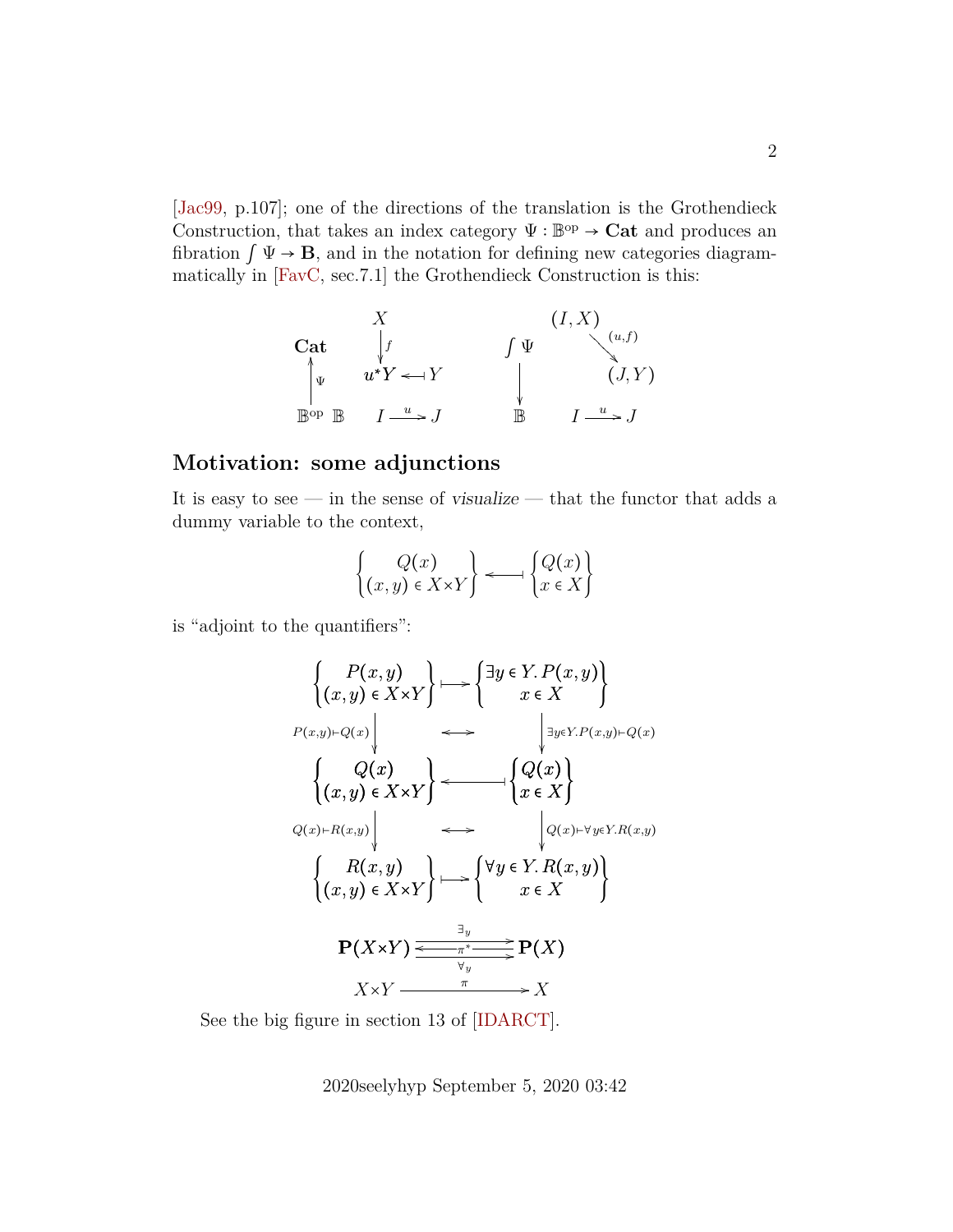The  $\leftrightarrow$  in the middle of the top square in the diagram above can also be interpreted as: if we have an intuitionistic proof of  $P(x, y) \vdash Q(x)$  then we can produce from it an intuitionistic proof of  $\exists y \in Y.P(x,y) \vdash Q(x)$ , and vice-versa — and the same for the ' $\leftrightarrow$ ' in the middle of the lower square. Here is how, in details, and showing also the actions of the three functors on morphisms:

$$
Pxy \longmapsto \exists y.Pxy
$$
\n
$$
\alpha \downarrow \qquad \longmapsto \qquad \downarrow \sum_{\pi} \alpha \qquad \sum_{\pi} \alpha := \begin{pmatrix} [x_{xy}]^1 \\ \frac{\alpha}{2} & \frac{\alpha}{2} \\ \frac{\alpha}{2} & \frac{\alpha}{2} \\ \frac{\alpha}{2} & \frac{\alpha}{2} \\ \frac{\alpha}{2} & \frac{\alpha}{2} \\ \frac{\alpha}{2} \\ \frac{\alpha}{2} \\ \frac{\alpha}{2} \\ \frac{\alpha}{2} \\ \frac{\alpha}{2} \\ \frac{\alpha}{2} \\ \frac{\alpha}{2} \\ \frac{\alpha}{2} \\ \frac{\alpha}{2} \\ \frac{\alpha}{2} \\ \frac{\alpha}{2} \\ \frac{\alpha}{2} \\ \frac{\alpha}{2} \\ \frac{\alpha}{2} \\ \frac{\alpha}{2} \\ \frac{\alpha}{2} \\ \frac{\alpha}{2} \\ \frac{\alpha}{2} \\ \frac{\alpha}{2} \\ \frac{\alpha}{2} \\ \frac{\alpha}{2} \\ \frac{\alpha}{2} \\ \frac{\alpha}{2} \\ \frac{\alpha}{2} \\ \frac{\alpha}{2} \\ \frac{\alpha}{2} \\ \frac{\alpha}{2} \\ \frac{\alpha}{2} \\ \frac{\alpha}{2} \\ \frac{\alpha}{2} \\ \frac{\alpha}{2} \\ \frac{\alpha}{2} \\ \frac{\alpha}{2} \\ \frac{\alpha}{2} \\ \frac{\alpha}{2} \\ \frac{\alpha}{2} \\ \frac{\alpha}{2} \\ \frac{\alpha}{2} \\ \frac{\alpha}{2} \\ \frac{\alpha}{2} \\ \frac{\alpha}{2} \\ \frac{\alpha}{2} \\ \frac{\alpha}{2} \\ \frac{\alpha}{2} \\ \frac{\alpha}{2} \\ \frac{\alpha}{2} \\ \frac{\alpha}{2} \\ \frac{\alpha}{2} \\ \frac{\alpha}{2} \\ \frac{\alpha}{2} \\ \frac{\alpha}{2} \\ \frac{\alpha}{2} \\ \frac{\alpha}{2} \\ \frac{\alpha}{2} \\ \frac{\alpha}{2} \\ \frac{\alpha}{2} \\ \frac{\alpha}{2} \\ \frac{\alpha}{2} \\ \frac{\alpha}{2} \\ \frac{\alpha}{2} \\ \frac{\alpha}{2} \\ \frac{\alpha}{2} \\ \frac{\alpha}{2} \\ \frac{\alpha}{2} \\ \frac{\alpha}{2} \\ \frac{\alpha}{2} \\ \frac{\alpha}{2} \\ \frac{\alpha}{2} \\ \frac{\alpha}{2} \\ \frac{\alpha}{2} \\ \frac{\alpha}{2} \\ \frac{\alpha}{2} \\ \frac{\alpha}{2} \\ \frac{\alpha}{2} \\ \frac{\alpha}{2} \\ \frac{\alpha}{2} \\ \frac{\alpha}{2} \\ \frac{\alpha}{2}
$$

Not everybody who knows Natural Deduction for Propositional Calculus knows how to use quantifiers in ND... some of the rules for introduction and elimination of quantifiers have restrictions that are (or: that I found) hard to understand. Seely uses a system of ND that is equivalent to the one in [\[Pra65\]](#page-21-4), but that only allows discarding hypotheses in subtrees "with a single hypothesis"; I find that system much easier to understand than the one in [\[Pra65\]](#page-21-4).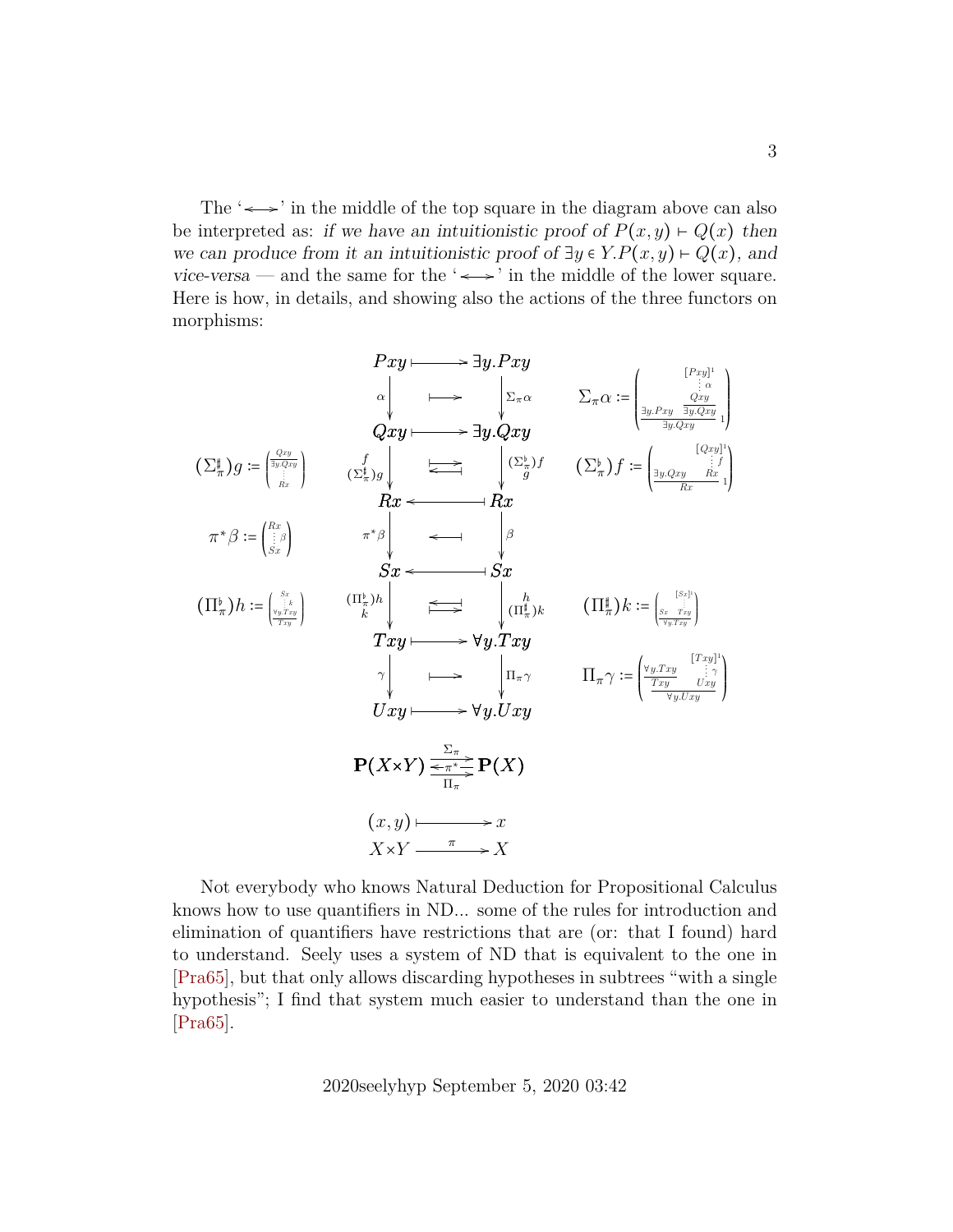...so, the diagram in the previous page can be used to learn and to teach Natural Deduction with quantifiers — and we can use the adjoints to the functor  $\epsilon$  $\Delta$ 

$$
\begin{Bmatrix} R(x,x) \\ x \in X \end{Bmatrix} \longleftarrow \begin{Bmatrix} R(x,x') \\ (x,x') \in X \times X \end{Bmatrix}
$$

to learn how to use the rules for equality in ND:

$$
P x \longmapsto x = x' \wedge Px
$$
\n
$$
\alpha \downarrow \qquad \qquad \sum_{\Delta \alpha} \alpha = \begin{pmatrix} \frac{x - x' \wedge Px}{Px} \\ \frac{x - x' \wedge Qx}{dx} \end{pmatrix}
$$
\n
$$
\alpha \downarrow \qquad \qquad \sum_{\Delta \alpha} \alpha = \begin{pmatrix} \frac{x - x' \wedge Py}{Px} \\ \frac{x - x' \wedge Qx}{dx} \end{pmatrix}
$$
\n
$$
\alpha \downarrow \qquad \qquad \sum_{\Delta \alpha} \alpha = \begin{pmatrix} \frac{x - x' \wedge Py}{Px} \\ \frac{x - x' \wedge Qx}{dx} \end{pmatrix}
$$
\n
$$
\alpha \downarrow \qquad \qquad \sum_{\Delta \alpha} \alpha = \begin{pmatrix} \frac{x - x' \wedge Py}{Px} \\ \frac{x - x' \wedge Qx}{dx} \end{pmatrix}
$$
\n
$$
\alpha \downarrow \qquad \qquad \sum_{\Delta \alpha} \alpha = \begin{pmatrix} \frac{x - x' \wedge Qx}{Px} \\ \frac{x - x' \wedge Qx}{dx} \end{pmatrix}
$$
\n
$$
\alpha \downarrow \qquad \qquad \sum_{\Delta \alpha} \alpha = \begin{pmatrix} \frac{x - x' \wedge Py}{Px} \\ \frac{x - x' \wedge Qx}{dx} \end{pmatrix}
$$
\n
$$
\alpha \downarrow \qquad \qquad \sum_{\Delta \alpha} \alpha = \begin{pmatrix} \frac{x - x' \wedge Py}{Px} \\ \frac{x - x' \wedge Qx}{dx} \end{pmatrix}
$$
\n
$$
\alpha \downarrow \qquad \qquad \sum_{\Delta \alpha} \alpha = \begin{pmatrix} \frac{x - x' \wedge Py}{Px} \\ \frac{x - x' \wedge Qx}{dx} \end{pmatrix}
$$
\n
$$
\alpha \downarrow \qquad \qquad \sum_{\Delta \alpha} \alpha = \begin{pmatrix} \frac{x - x' \wedge Py}{Ax} \\ \frac{x - x' \wedge Qx}{dx} \end{pmatrix}
$$
\n
$$
\alpha \downarrow \qquad \qquad \sum_{\Delta \alpha} \alpha = \begin{pmatrix} \frac{x - x' \wedge Py}{Ax} \\ \frac{x - x' \wedge Qx}{dx} \end{pmatrix}
$$
\n
$$
\alpha \downarrow \qquad \qquad \sum_{\Delta \alpha} \alpha = \begin{pmatrix} \frac{x - x' \
$$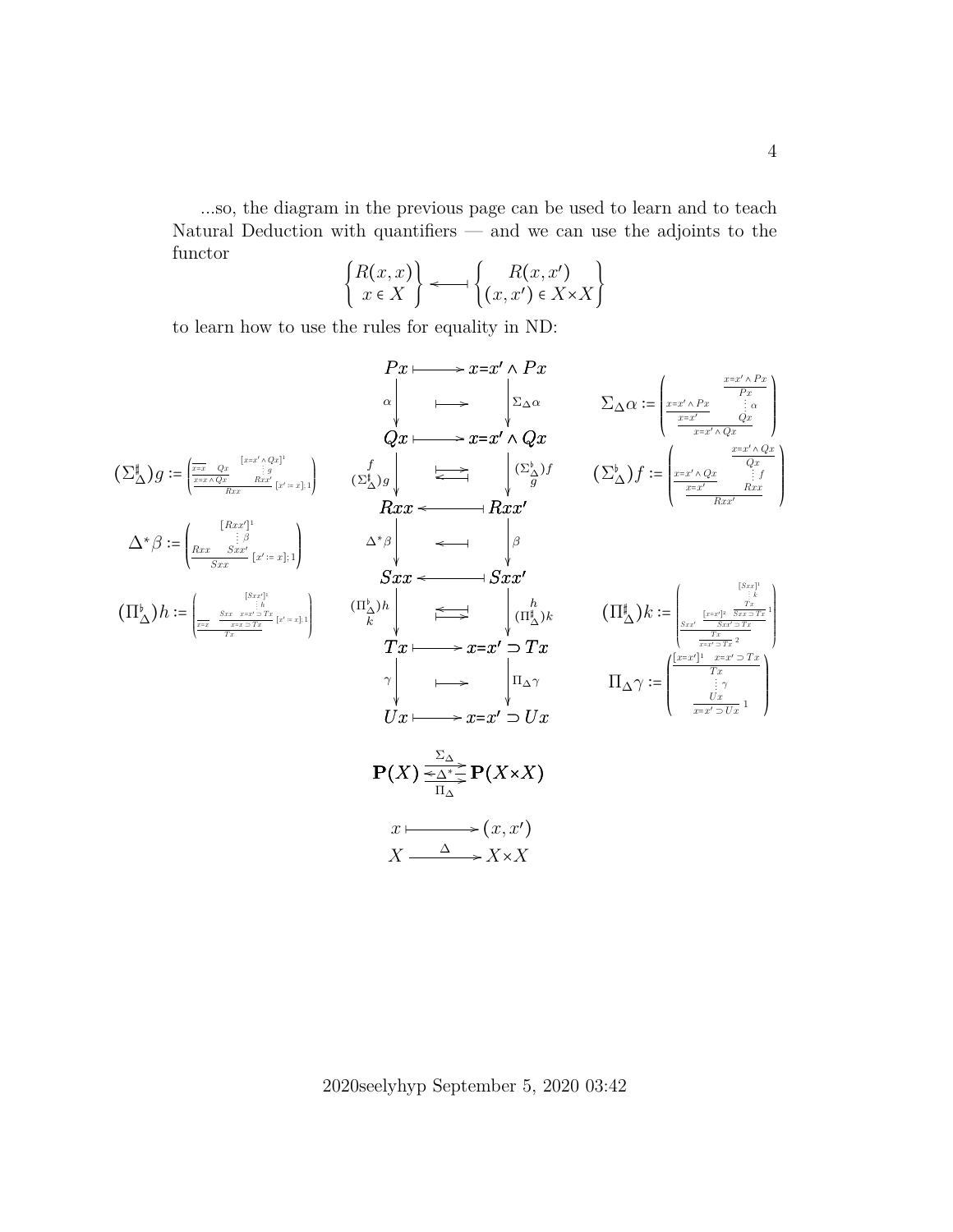We also have adjoints to this functor,

$$
\begin{Bmatrix} R(f(x)) \\ x \in X \end{Bmatrix} \longleftarrow \begin{Bmatrix} R(y) \\ y \in Y \end{Bmatrix}
$$

and they are a bit harder to build than the ones in the previous page — and they force us to learn how to handle functions in ND.

$$
\begin{array}{ccc}\nPx \longmapsto \exists x . f x = y \land Px \\
& \longleftarrow \sum_{\pi \alpha} & \sum_{\pi \alpha} \frac{[f_{x+y \land P_x^1}]}{f_{x,y \land P_x^1}} \frac{[f_{x+y \land P_x^1}]}{f_{x,y \land P_x^1}}}{[f_{x,y \land P_x^1}]} \right) \\
& Qx \longmapsto \exists x . f x = y \land Qx \\
& \longleftarrow \sum_{\pi \alpha} \frac{[f_{x+y \land Q_x^1}]}{f_{x,y \land P_x^1}} \frac{[f_{x+y \land Q_x^1}]}{f_{x,y \land P_x^1}} \frac{[f_{x+y \land Q_x^1}]}{f_{x,y \land P_x^1}}}{[f_{x,y \land Q_x^1}]} \right) \\
& \pi^* \beta := \left(\frac{[f_{x,y \land Q_x^1}]}{f_{x,y \land Q_x^1}} \frac{[f_{x,y \land Q_x^1}]}{f_{x,y \land Q_x^1}} \frac{[f_{x,y \land Q_x^1}]}{f_{x,y \land Q_x^1}} \frac{[f_{x,y \land Q_x^1}]}{f_{x,y \land Q_x^1}}\right) \\
& \pi^* \beta := \left(\frac{[f_{x,y \land Q_x^1}]}{f_{x,y \land Q_x^1}} \frac{[f_{x,y \land Q_x^1}]}{f_{x,y \land Q_x^1}} \frac{[f_{x,y \land Q_x^1}]}{f_{x,y \land Q_x^1}} \frac{[f_{x,y \land Q_x^1}]}{f_{x,y \land Q_x^1}}\right) \\
& \pi^* \beta := \left(\frac{[f_{x,y \land Q_x^1}]}{f_{x,y \land Q_x^1}} \frac{[f_{x,y \land Q_x^1}]}{f_{x,y \land Q_x^1}} \frac{[f_{x,y \land Q_x^1}]}{f_{x,y \land Q_x^1}} \frac{[f_{x,y \land Q_x^1}]}{f_{x,y \land Q_x^1}}\right) \\
& \pi^* \beta := \left(\frac{[f_{x,y \land Q_x^1}]}{f_{x,y \land Q_x^1}} \frac{[f_{x,y \land Q_x^1}]}{f_{x,y \land Q_x^1}} \frac{[f_{x,y \land Q_x^1}]}{f_{x,y \land Q_x^1}} \frac{[f_{x,y \land Q_x^1}]}{f_{x,y \land Q_x^1}}\right) \\
$$

All this suggests that it should be possible to interpret first-order logic in categories in which all functors of the form  $f^*$  have both adjoints... but it turns out that we need Frobenius, Beck-Chevalley, and lots of other technicalities.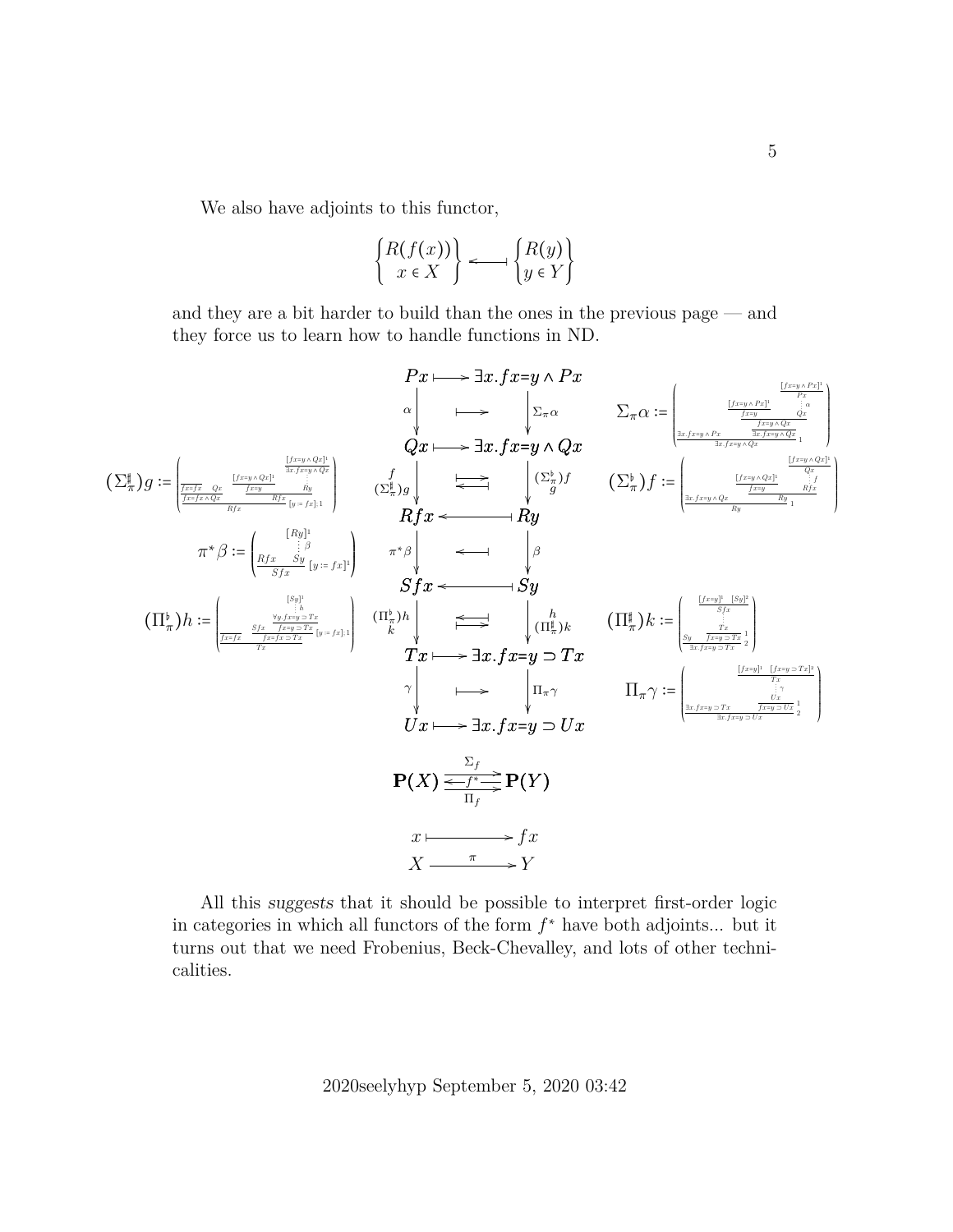# **The adjunction** ∃ ⊣ π ∗ **for children**

The main diagram:

$$
P(x,y) \xrightarrow{(\exists F)} \exists y \in Y. P(x,y)
$$
\n
$$
x,y|P(x,y)\to Q(x)
$$
\n
$$
Q(x) \xleftarrow{\text{var}(F)} Q(x)
$$
\n
$$
Q(x) \xleftarrow{\text{var}(F)} Q(x)
$$
\n
$$
P(X \times Y) \xleftarrow{\text{var}(F)} Q(X)
$$
\n
$$
X \times Y \xrightarrow{\text{var}(F)} X
$$

The ' $\leftrightarrow$ ' in the middle of the square says that  $x, y|P(x, y) \vdash Q(x)$  is true if and only if  $x\vert \exists y \in Y.P(x,y) \vdash Q(x)$  is true. The operation ( $\exists R$ ) receives an inclusion morphism

$$
f: \begin{Bmatrix} P(x,y) \\ (x,y) \in X \times Y \end{Bmatrix} \to \begin{Bmatrix} \exists y \in Y.P(x,y) \\ x \in X \end{Bmatrix}
$$

and returns an inclusion morphism

$$
(\exists R)f: \begin{Bmatrix} \exists y \in Y.P(x,y) \\ x \in X \end{Bmatrix} \rightarrow \begin{Bmatrix} P(x,y) \\ (x,y) \in X \times Y \end{Bmatrix};
$$

The operation  $(∃L)$  does the reverse.

The ' $leftrightarrow$ ' is usually represented as bidirectional rule, and there's a similar bidirectional rule for the universal. Here they are (see [\[Jac99,](#page-21-3) p.230]):

$$
\frac{x \in Y, y \in Y|P(x, y) \vdash Q(x)}{x \in Y|\exists y \in Y.P(x, y) \vdash Q(x)} \quad \exists \text{mate} \quad \frac{x \in Y, y \in Y|Q(x) \vdash R(x, y)}{x \in Y|Q(x) \vdash \forall y \in Y.R(x, y)} \quad (\forall \text{-mate})
$$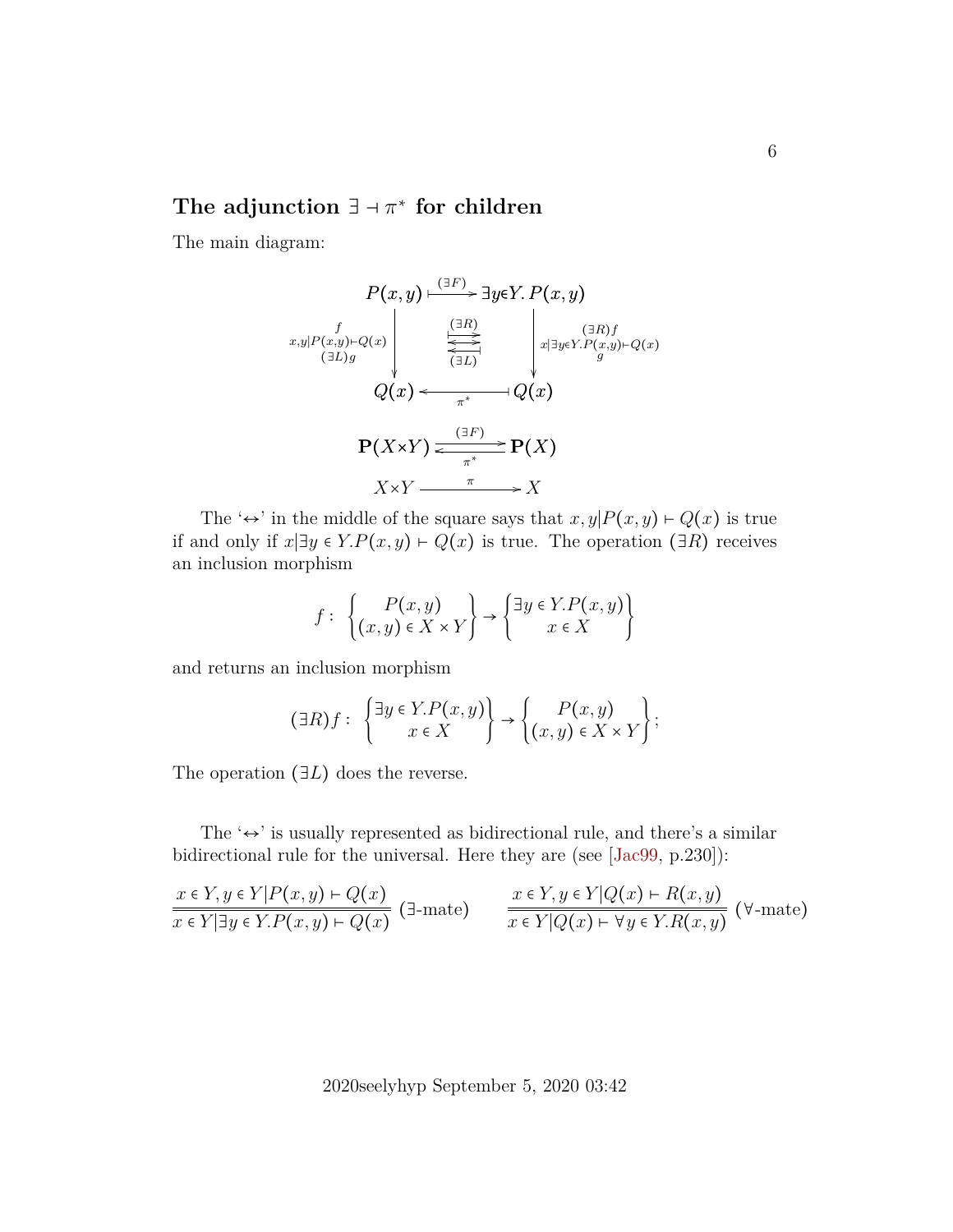# The adjunction  $\exists \neg \pi^*$  for children  $(2)$

Let's write  $A \longrightarrow B$  for "there are no morphisms from A to B", i.e., Hom $(A, B) =$  $\emptyset$ . Let  $X = \{0, 1, 2, 3, 4\}$  and  $Y = \{0, 1\}$ . Let  $Q(x) = (x \ge 3)$ , and let's compare what happens for two different choices of  $P$ ; in the left we have  $P(x, y) = (x - y \ge 3)$ , and in the right we have  $P(x, y) = (x - y \ge 1)$ .



$$
\begin{aligned}\n\left\{\n\begin{array}{c}\nx - y \ge 3 \\
(x, y) \in X \times Y\n\end{array}\n\right\} & \xrightarrow{\left(\n\begin{array}{c}\n\exists y \in Y. \ x - y \ge 3\n\end{array}\n\right)}\n\left\{\n\begin{array}{c}\nx - y \ge 1 \\
(x, y) \in X \times Y\n\end{array}\n\right\} & \xrightarrow{\left(\n\begin{array}{c}\n\exists x \in X\n\end{array}\n\right)}\n\left\{\n\begin{array}{c}\n\exists x \in Y. \ x - y \ge 1\n\end{array}\n\right\} \\
& \xrightarrow{\left(\n\begin{array}{c}\n\exists x \in X\n\end{array}\n\right)}\n\left\{\n\begin{array}{c}\n\exists x \in Y.\ x - y \ge 1\n\end{array}\n\right\} & \xrightarrow{\left(\n\begin{array}{c}\n\exists x \in X\n\end{array}\n\right)}\n\left\{\n\begin{array}{c}\n\exists x \in X\n\end{array}\n\right\} & \xrightarrow{\left(\n\begin{array}{c}\n\exists x \in X\n\end{array}\n\right)}\n\left\{\n\begin{array}{c}\n\exists x \in X\n\end{array}\n\right\} & \xrightarrow{\left(\n\exists x \in X\n\end{array}\n\right\} & \xrightarrow{\left(\n\exists x \in X\n\right)}\n\left\{\n\begin{array}{c}\n\exists x \in X\n\end{array}\n\right\} & \xrightarrow{\left(\n\exists x \in X\n\right)}\n\left\{\n\begin{array}{c}\n\exists x \in X\n\end{array}\n\right\} & \xrightarrow{\left(\n\exists x \in X\n\right)}\n\left\{\n\begin{array}{c}\n\exists x \in X\n\end{array}\n\right\} & \xrightarrow{\left(\n\exists x \in X\n\right)}\n\left\{\n\begin{array}{c}\n\exists x \in X\n\end{array}\n\right\} & \xrightarrow{\left(\n\exists x \in X\n\right)}\n\left\{\n\begin{array}{c}\n\exists x \in X\n\end{array}\n\right\} & \xrightarrow{\left(\n\exists x \in X\n\right)}\n\left\{\n\begin{array}{c}\n\exists x \in X\n\end{array}\n\right\} & \xrightarrow{\
$$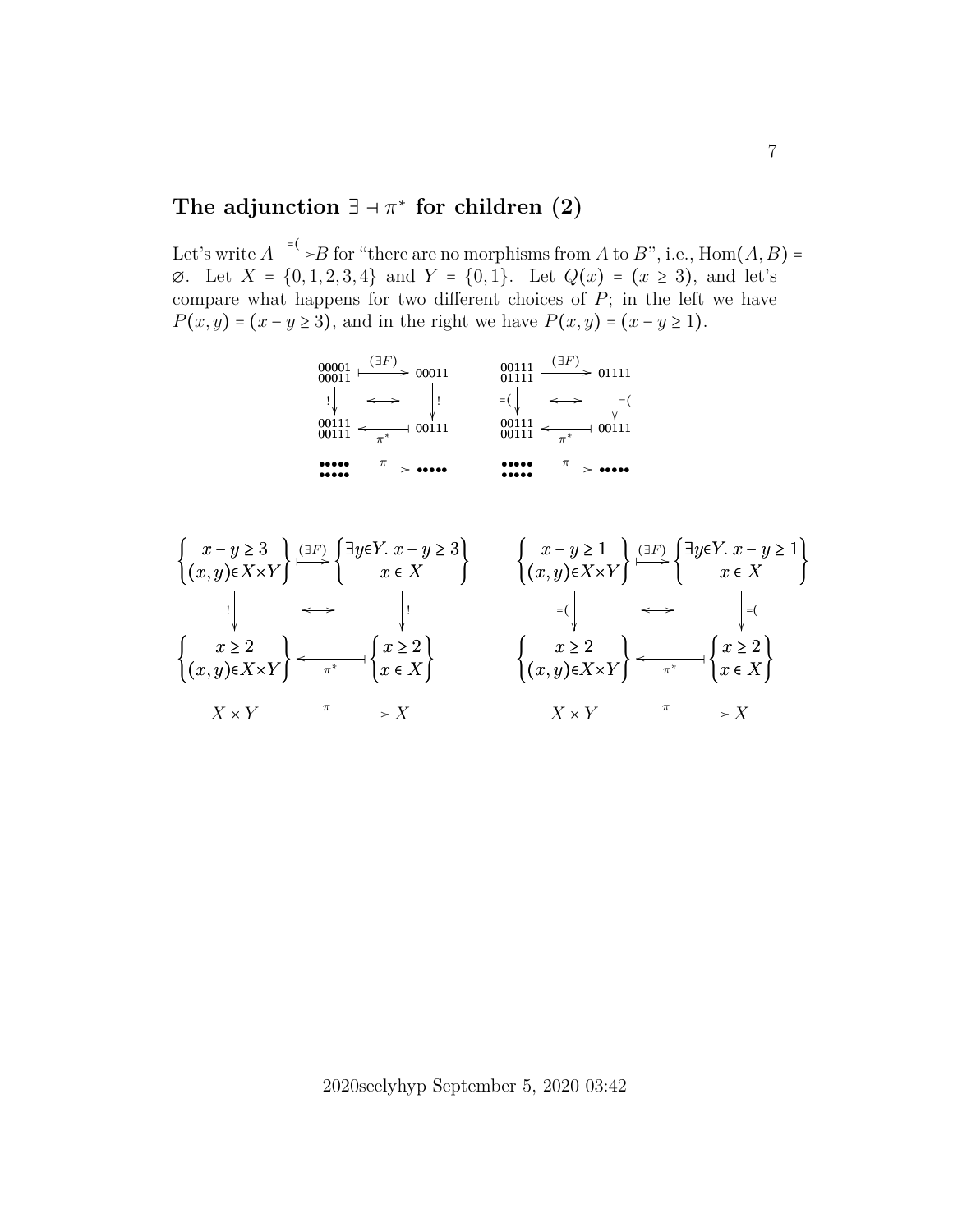## **Translating the categorical rules for 'exists'**

The main diagram, again:

$$
P(x,y) \xrightarrow{\text{(3F)}} \exists y \in Y. P(x,y)
$$
\n
$$
x,y|P(x,y)\mapsto Q(x) \qquad \xleftarrow{\text{(3R)}} \qquad x \exists y \in Y. P(x,y) \mapsto Q(x)
$$
\n
$$
Q(x) \xleftarrow{\text{(3L)}} Q(x)
$$
\n
$$
P(X \times Y) \xleftarrow{\text{(3F)}} P(X)
$$
\n
$$
X \times Y \xrightarrow{\pi} X
$$

Here's how to translate the categorical rules ( $\exists R$ ) and ( $\exists L$ ) (the "transpositions") to Natural Deduction:

$$
\frac{x, y|Pxy \vdash Qx}{x|\exists y.Pxy \vdash Qx} \quad (\exists R) \quad \frac{f}{(\exists R)f} \quad (\exists R) \quad (\exists R)f \coloneqq \begin{pmatrix} [Pxy]^1 \\ \vdots f \\ \frac{1}{Qx} \cdot Pxy & Qx \\ \frac{Qx}{Qx} & (\exists E); 1 \end{pmatrix}
$$
\n
$$
\frac{x|\exists y.Pxy \vdash Qx}{x, y|Pxy \vdash Qx} \quad (\exists L) \quad \frac{g}{(\exists L)g} \quad (\exists L) \quad (\exists L)g \coloneqq \begin{pmatrix} \frac{Pxy}{\exists y.Pxy} & (\exists I) \\ \vdots g \\ \frac{Qx}{Qx} & \frac{Qx}{Qx} \end{pmatrix}
$$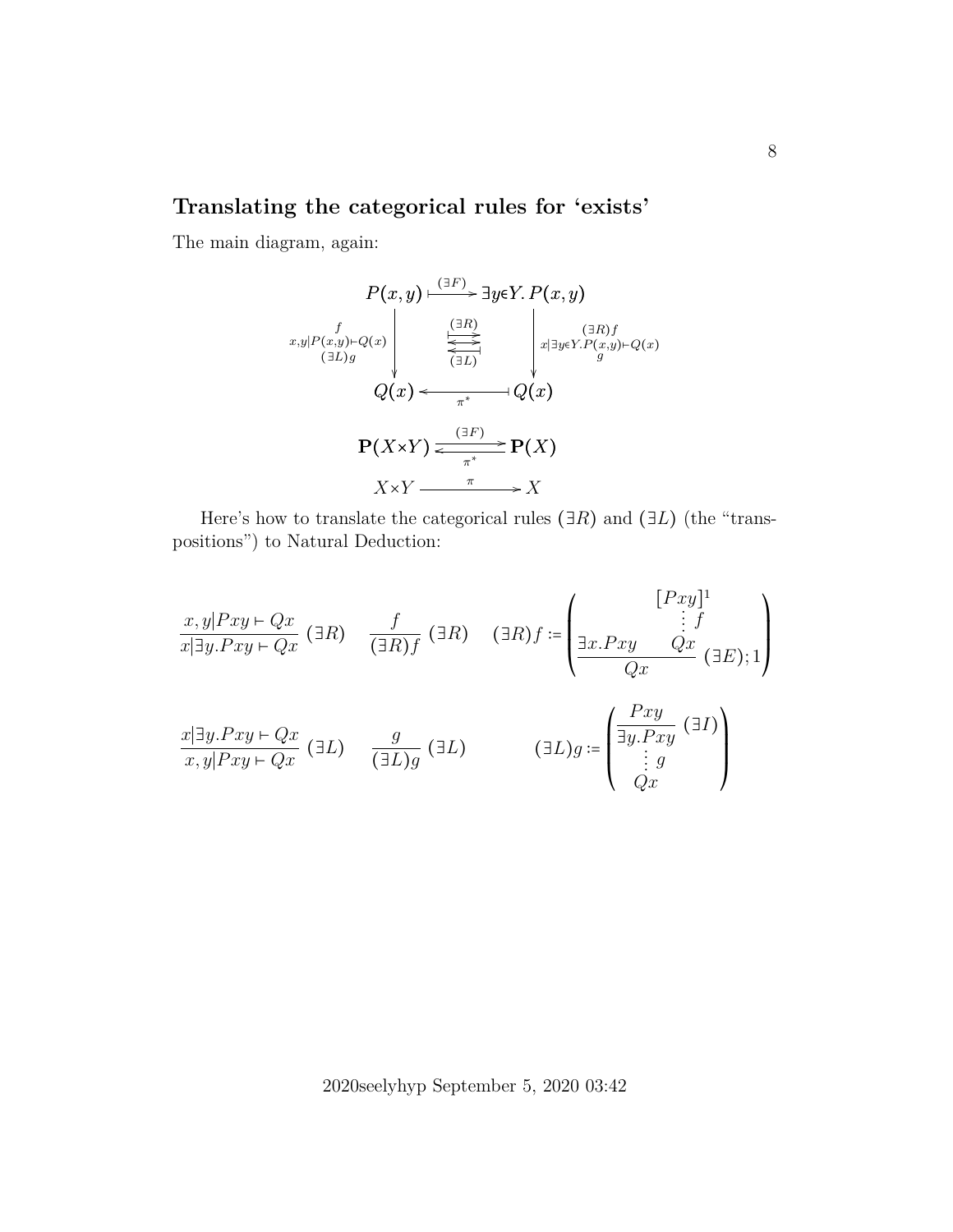#### **Translating the rule** (∃E) **from ND to categories**

The main diagram, again:

$$
P(x,y) \xrightarrow{\text{(3F)}} \exists y \in Y. P(x,y)
$$
\n
$$
x,y|P(x,y)\longleft\{\xrightarrow{\text{(3R)}} \begin{array}{c}\text{(3R)}\\ \overleftrightarrow{\text{(3L)}}\\ \text{(3L)} \end{array}\right\} \xrightarrow{\text{(3R)}\\ \text{(3R)}\\ x|\exists y \in Y. P(x,y)\mapsto Q(x)}\\ Q(x) \xleftarrow{\pi^*} Q(x)
$$
\n
$$
P(X \times Y) \xleftarrow{\text{(3F)}} P(X)
$$
\n
$$
X \times Y \xrightarrow{\pi} X
$$

Here's how to translate an application of the rule  $(\exists E)$  from Natural Deduction to a series of steps that are easy to interpret categorically. The rules ( $\supset I$ ) and ( $\supset E$ ) are transpositions of another adjunction. TODO: the categorical drawings (the "missing diagrams"), and the translation of (∃I).

$$
[Pxy]^{3} \quad [Qx]^{2} \quad [Rx]^{1}
$$
\n
$$
\vdots
$$
\n
$$
[Pxy]^{1} \quad Qx \quad Rx
$$
\n
$$
\vdots
$$
\n
$$
[Pxy]^{1} \quad Qx \quad Rx
$$
\n
$$
\vdots
$$
\n
$$
[2x]^{2} \quad Qx \quad \frac{Sx}{Rx \cdot Sx} \quad (51); 1
$$
\n
$$
\frac{Sx}{Rx \cdot Sx} \quad (51); 2
$$
\n
$$
\frac{Sx}{Sx} \quad (3E); 1 \quad \Rightarrow \quad \frac{Rx}{Sx} \quad \frac{Qx \quad (Rx \cdot Sx)}{Rx \cdot Sx} \quad (5E)
$$
\n
$$
\frac{x,y|Pxy, Qx, Rx \cdot Sx}{x,y|Pxy, Qx \cdot Rx \cdot Sx} \quad (51)
$$
\n
$$
\frac{x,y|Pxy \cdot Qx \cdot (Rx \cdot Sx)}{x|3y.Pxy \cdot Qx \cdot (Rx \cdot Sx)} \quad (5E)
$$
\n
$$
\frac{x,y|Pxy \cdot Qx \cdot (Rx \cdot Sx)}{x|3y.Pxy, Qx \cdot Rx \cdot Sx} \quad (5E)
$$
\n
$$
\frac{x|3y.Pxy, Qx \cdot Rx \cdot Sx}{x|3y.Pxy, Qx, Rx \cdot Sx} \quad (5E)
$$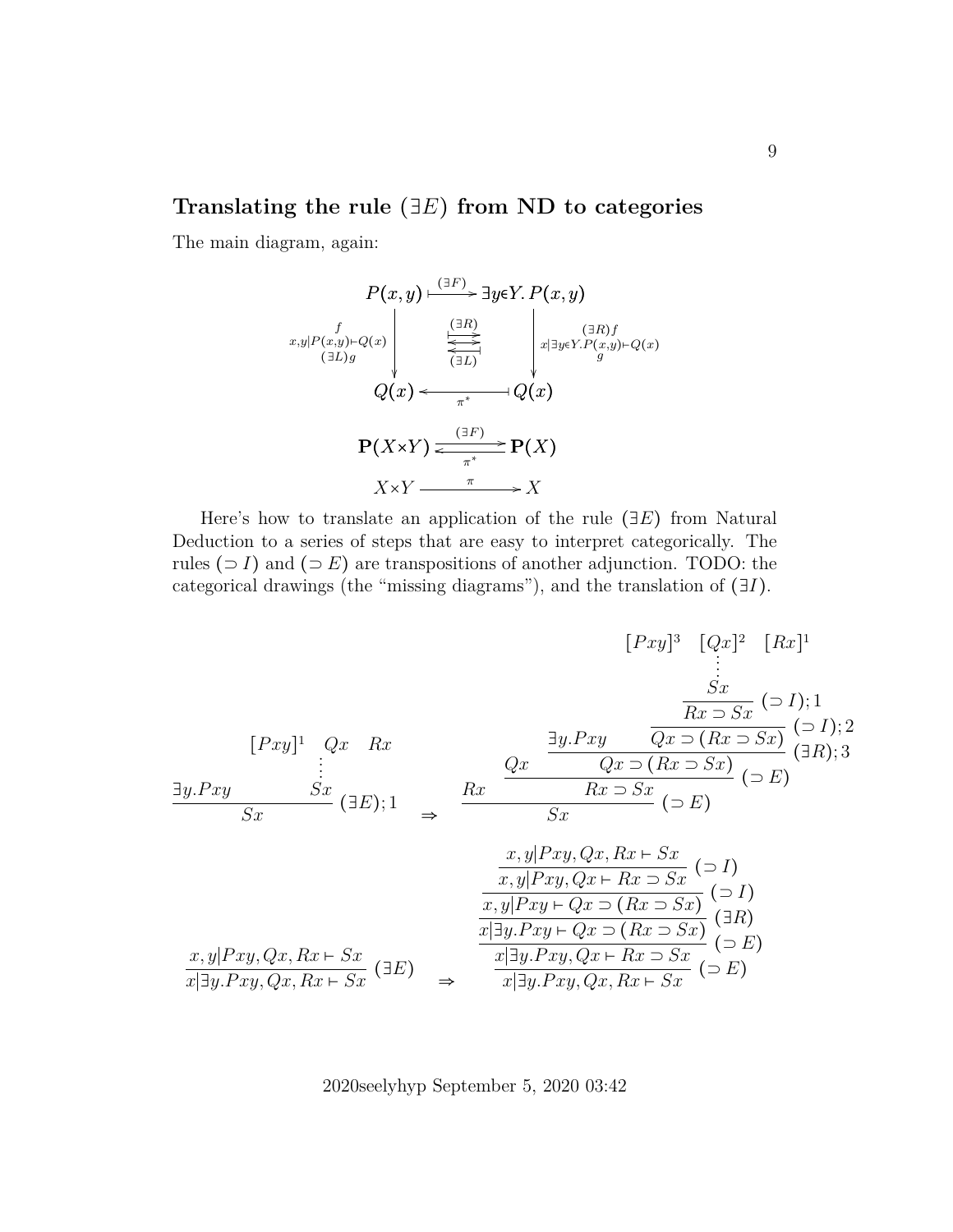# **Translating the rule** (∃I) **from ND to categories**

Let's divide  $(∃I)$  in two cases...

$$
\frac{P(x,y)}{\exists y.P(x,y)} \quad (\exists I) \qquad \frac{\overline{\exists y.P(x,y) \vdash \exists y.P(x,y)}}{P(x,y) \vdash \exists y.P(x,y)} \quad (\exists L)
$$
\n
$$
\frac{\overline{\exists y.P(x,y) \vdash \exists y.P(x,y)}}{\overline{\exists y.P(x,y) \vdash \exists y.P(x,y)}} \quad \text{id}
$$
\n
$$
\frac{P(x,b(x))}{\overline{\exists y.P(x,y)}} \quad (\exists I)
$$
\n
$$
\frac{P(x,b(x))}{P(x,b(x)) \vdash \exists y.P(x,y)} \quad y := b(x)
$$

A categorical diagram (for the two cases):

$$
P(x, b(x)) \longleftrightarrow P(x, y) \longrightarrow \exists y \in Y. P(x, y)
$$
\n
$$
\begin{array}{ccc}\n\langle id, b \rangle^* (\exists L) \text{id} & \downarrow & \downarrow \\
\downarrow & \downarrow & \downarrow & \downarrow \\
\exists y \in Y. P(x, y) \longleftrightarrow \exists y \in Y. P(x, y) \longleftrightarrow \exists y \in Y. P(x, y)\n\end{array}
$$
\n
$$
x \longmapsto (x, b(x)) \longmapsto x
$$
\n
$$
X \longrightarrow \begin{array}{ccc}\n\langle id, b \rangle & \downarrow & \downarrow \\
\downarrow & \downarrow & \downarrow \\
\downarrow & \downarrow & \downarrow \\
\exists y \in Y. P(x, y) \longleftrightarrow \exists y \in Y. P(x, y)\n\end{array}
$$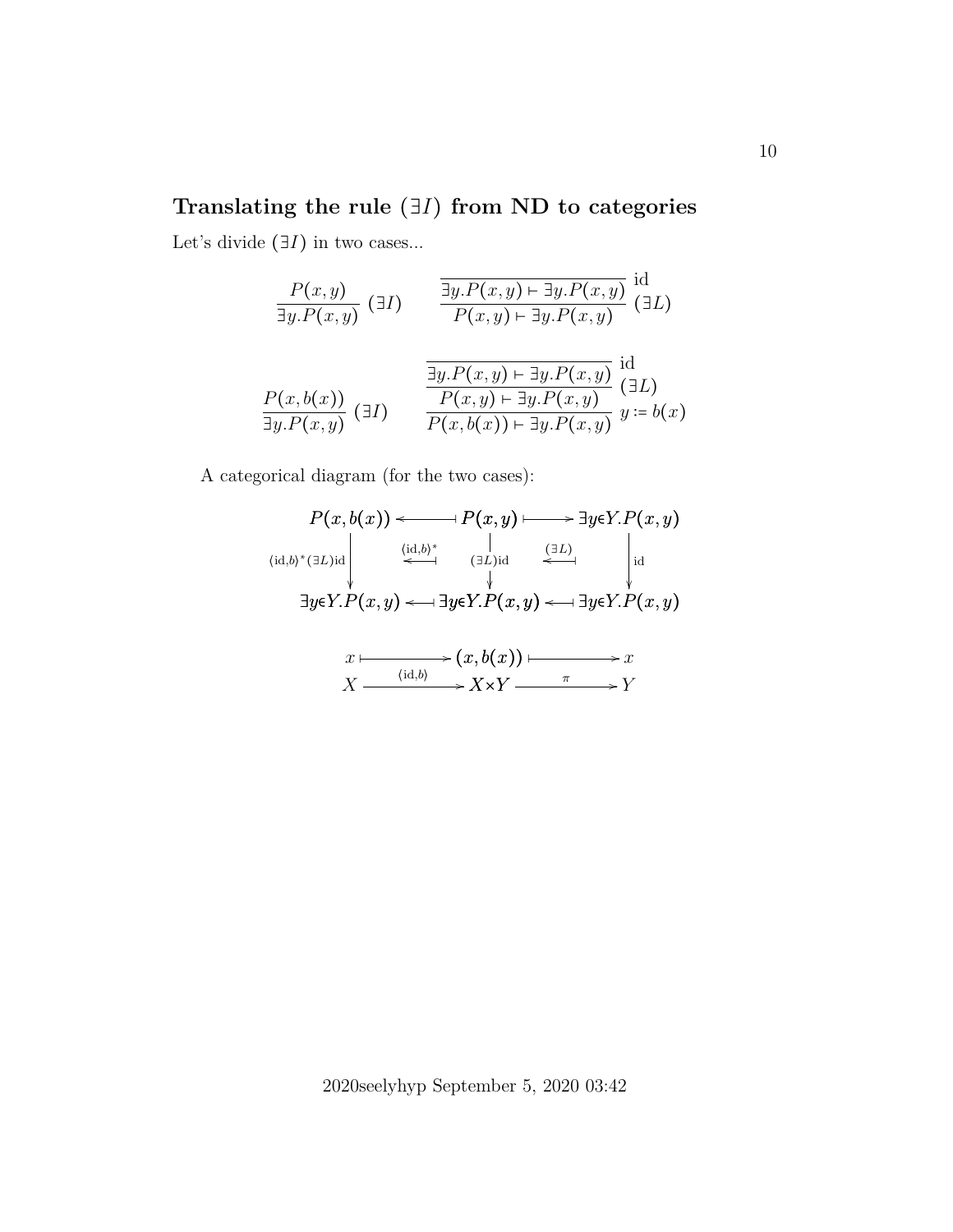#### **Bounded quantifiers**

 $\forall y \in Y.Pxy \Leftrightarrow \forall y. y \in Y \rightarrow Pxy$  $\exists y \in Y.Pxy \ \coloneqq \ \exists y. y \in Y \wedge Pxy$  $(!)y.Pxy := Pxy \wedge Pxy' \rightarrow y=y'$ (!)  $y \in Y.Pxy := y \in Y \wedge y' \in Y \wedge Pxy \wedge Pxy' \rightarrow y = y'$  $\exists !y.Pxy := (\exists y.Pxy) \land ((!)y.Pxy)$  $\exists! y \in Y.Pxy := (\exists y \in Y.Pxy) \wedge ((!)y \in Y.Pxy)$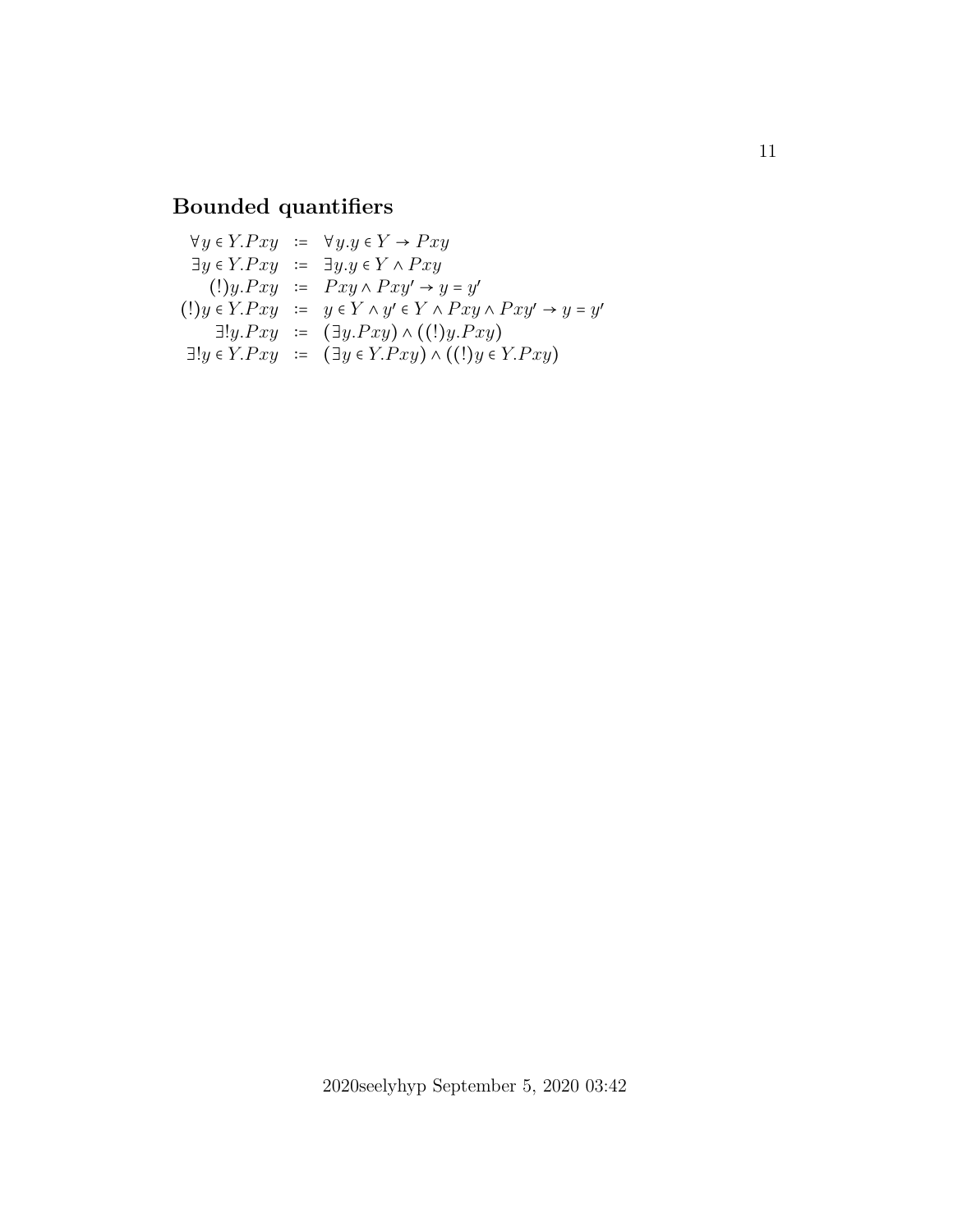## **Interpreting ND in hyperdoctrines**

See pages 223–225 of [\[Jac99\]](#page-21-3). We have:

⇒

$$
\begin{cases}\nP(x,y) \\
(x,y) \in X \times Y\n\end{cases} = x : X, y : Y \vdash P(x,y) : \text{Prop}
$$
\n
$$
f \downarrow \qquad = x : X, y : Y \mid P(x,y) \vdash Qy
$$
\n
$$
\begin{cases}\nQ(y) \\
(x,y) \in X \times Y\n\end{cases} = x : X, y : Y \vdash Q(y) : \text{Prop}
$$

Two examples of translations (to sequents à là Jacobs):

$$
[Pxy]^{1}
$$
\n
$$
\vdots \alpha
$$
\n
$$
\frac{Qxy}{\exists y.Pxy} \frac{1}{\exists y.Qxy} \quad 1 \quad \Rightarrow \quad \frac{x,y; Pxy \vdash Qxy}{x; \exists y \in Y.Pxy \vdash \exists y \in Y.Qxy}
$$
\n
$$
\frac{[fx=y \land Px]^{1}}{x; \exists y \in Y.Pxy \vdash \exists y \in Y.Qxy}
$$
\n
$$
\frac{[fx=y \land Px]^{1}}{Px} \quad \frac{[fx=y \land Px]^{1}}{Px}
$$
\n
$$
\frac{f x=y \land Qx}{\exists x.fx=y \land Qx} \quad \frac{f x=y \land Qx}{\exists x.fx=y \land Qx} \quad 1
$$
\n
$$
\frac{x,y; f x=y \land P x \vdash Px}{x,y; f x=y \land Px \vdash Px} \quad \frac{x; Px \vdash Qx}{x,y; f x=y \land Px \vdash Qx}
$$
\n
$$
\frac{x,y; f x=y \land Px \vdash f x=y \land Qx}{x,y; f x=y \land Px \vdash \exists y.fx=y \land Qx}
$$
\n
$$
\frac{x,y; f x=y \land Px \vdash \exists y.fx=y \land Qx}{x; \exists y.fx=y \land Px \vdash \exists y.fx=y \land Qx}
$$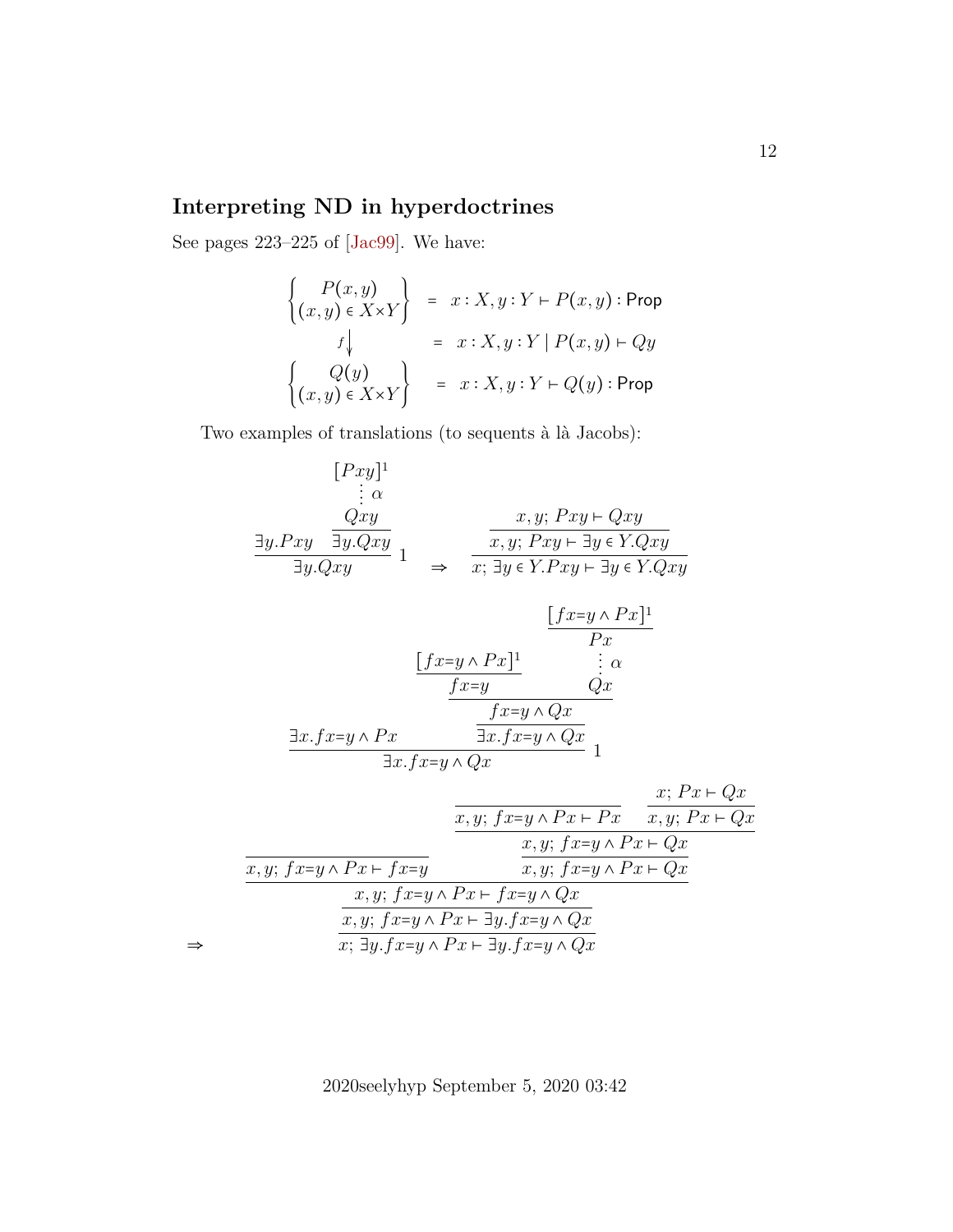**Page 513 (5') (i):**

 $\gamma \longmapsto \Sigma_t \gamma$ φ P ŗ  $\Sigma_t\varphi$  $\longrightarrow$   $\Sigma_t \overline{P}$ ľ  $\longmapsto$  $\gamma(x) \longmapsto \exists \xi (t \xi = y \wedge \gamma(\xi))$  $\varphi(x)$ P ľ  $\exists \xi(t\xi= y \wedge \varphi(\xi))$  $\longrightarrow$   $\boxed{\Sigma_t \overline{P}}$ ľ  $\longmapsto \exists \xi(t\xi = y \land \varphi(\xi))$  $X \xrightarrow{t} Y$ If  $P$  is represented by a derivation  $\overline{I}$  $\mathsf{I}$ ⎝  $\gamma(x)$ P  $\varphi(x)$  $\lambda$  $\mathbf{l}$  $\overline{J}$ then  $\Sigma_t P$  i.r. by  $\overline{I}$ ⎜ ⎜ ⎜ ⎜ ⎜ ⎜ ⎜ ⎜ ⎜ ⎜ ⎜ ⎜ ⎝  $\exists \xi(t\xi=y \wedge \gamma(\xi))$  $tx=y \wedge \gamma(x)$  $\frac{g \wedge \cdots \wedge (x)}{[\gamma(x)]} (\wedge E)$ P  $\varphi(x)$  $tx=y \wedge \gamma(x)$  $\frac{y \wedge \sqrt{\omega}}{tx=y} (\wedge E)$  $\frac{c}{tx}$  (^I)  $\left(\wedge I\right)$  $\frac{w}{\exists \xi(t\xi=y \wedge \varphi(\xi))}$  ( $\exists I$ )  $\frac{1}{\exists \xi(t\xi=y \wedge \varphi(\xi))}$  ( $\exists E$ )  $\lambda$  $\frac{1}{\sqrt{2\pi}}$  $\overline{J}$ 

In my notation:

$$
P \longmapsto \Sigma_f P \qquad P(x) \longmapsto \exists x: X. (f(x)=y \wedge P(x))
$$
  
\n
$$
g \downarrow \longrightarrow \Sigma_f g \qquad g \downarrow \longrightarrow \Sigma_f g
$$
  
\n
$$
Q \longmapsto \Sigma_f Q \qquad Q(x) \longmapsto \exists x: X. (f(x)=y \wedge Q(x))
$$

$$
X \xrightarrow{f} Y
$$

$$
\Sigma_{f}g = \begin{pmatrix}\n\underline{[f(x)=y \wedge P(x)]^1} & (\wedge E) \\
P(x) & (\wedge E) \\
\vdots g & \underbrace{[f(x)=y \wedge P(x)]^1} \\
Q(x) & f(x)=y & (\wedge I) \\
\hline\n\underline{Jx:X.(f(x)=y \wedge P(x))} & \xrightarrow{\exists x:X.(f(x)=y \wedge Q(x))} & (\exists I) \\
\hline\n\exists x:X.(f(x)=y \wedge Q(x)) & (\exists E); 1\n\end{pmatrix}
$$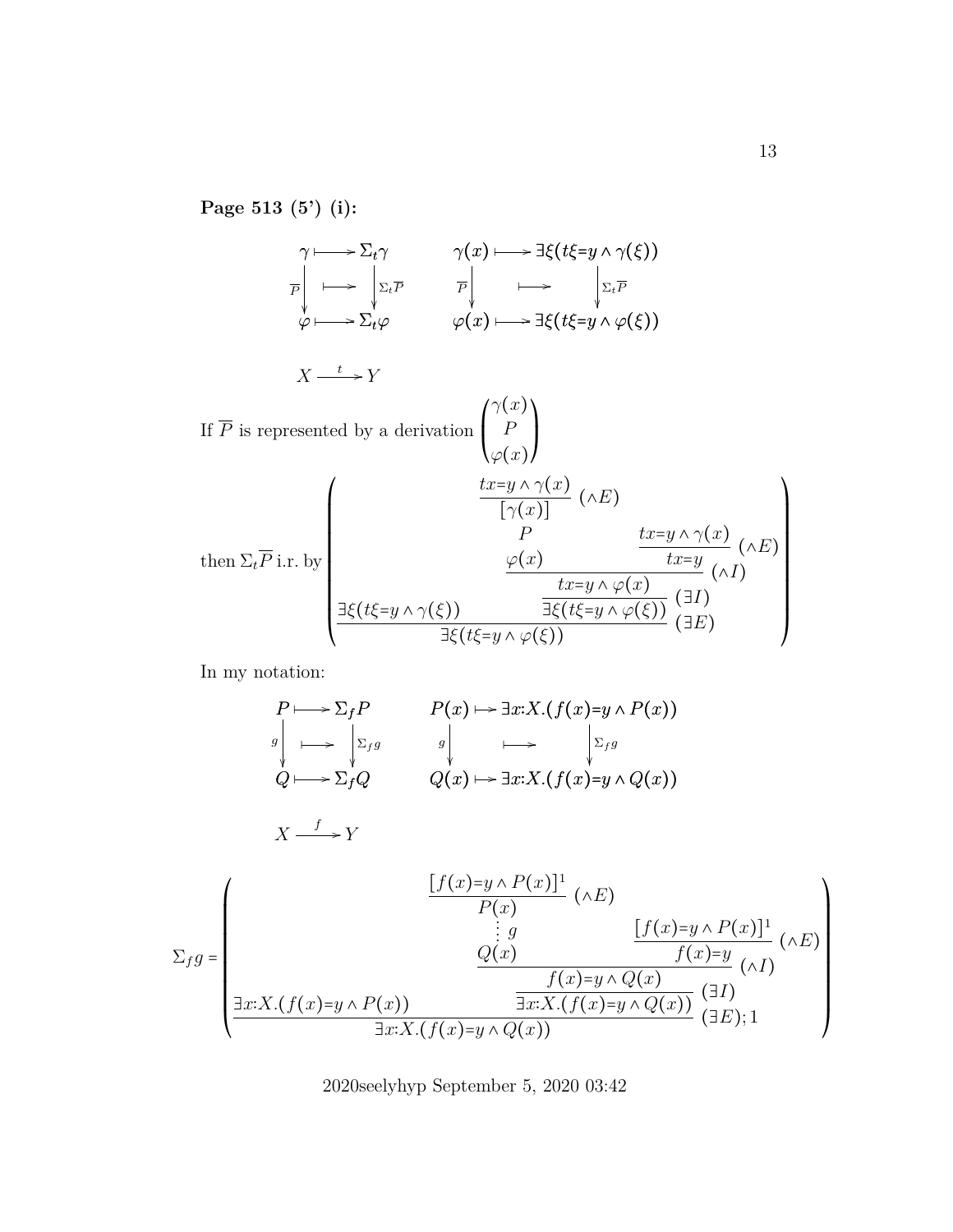# **§3. Hyperdoctrines**

(P.510):



Main cases, in the archetypal model:

$$
P(a,b) \mapsto \exists b \in B.P(a,b) \qquad P(c) \longmapsto c = c' \land P(c)
$$
\n
$$
\downarrow \iff \downarrow \qquad \downarrow \iff \downarrow
$$
\n
$$
Q(a) \iff Q(a) \qquad Q(c,c) \iff Q(c,c')
$$
\n
$$
\downarrow \iff \downarrow \qquad \downarrow \iff \downarrow
$$
\n
$$
R(a,b) \mapsto \forall b \in B.R(a,b) \qquad R(c) \longmapsto c = c' \supseteq R(c)
$$
\n
$$
A \times B \xrightarrow{\pi} A \qquad C \xrightarrow{\Delta} C \times C
$$
\n
$$
P(d) \longmapsto \exists d \in D.(f(d) = e \land P(d))
$$
\n
$$
\downarrow \iff \downarrow
$$
\n
$$
Q(f(d)) \iff \forall d \in D.(f(d) = e \supseteq R(d))
$$
\n
$$
D \xrightarrow{\qquad f} E
$$
\n
$$
E
$$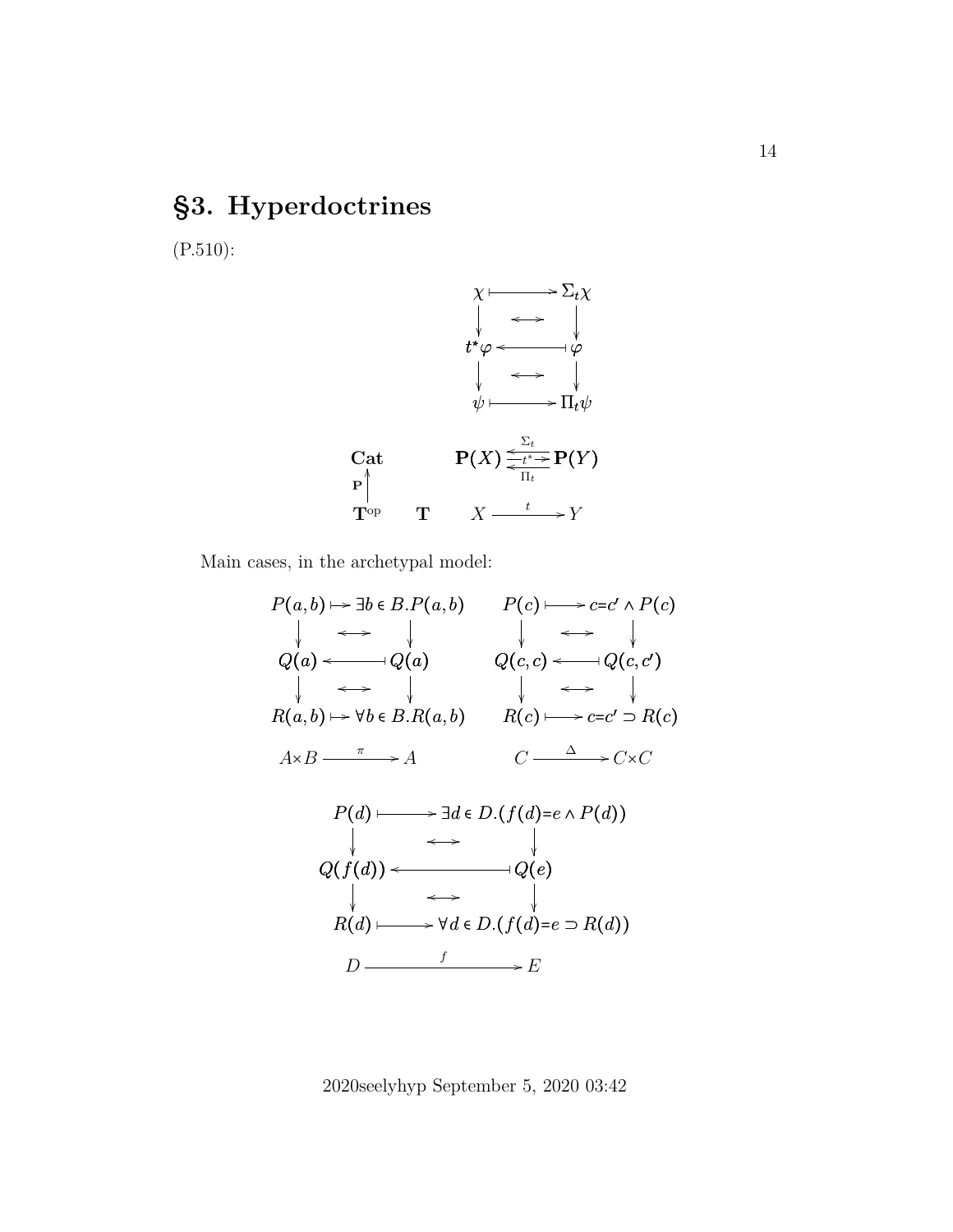The inverse image functor preserves products, coproducts, top, and bottom:

| $\frac{\operatorname{Hom}_X(\alpha, t^*(\beta \wedge \gamma))}{\operatorname{Hom}_Y(\Sigma_t \alpha, \beta \wedge \gamma)} \cong$                                                                                                                                                            | $\frac{\operatorname{Hom}_X(t^*(\beta \vee \gamma), \delta)}{\operatorname{Hom}_Y(\beta \vee \gamma, \Pi_t \delta)}$                                                                                                                                                                       |
|----------------------------------------------------------------------------------------------------------------------------------------------------------------------------------------------------------------------------------------------------------------------------------------------|--------------------------------------------------------------------------------------------------------------------------------------------------------------------------------------------------------------------------------------------------------------------------------------------|
|                                                                                                                                                                                                                                                                                              | $\cong$<br>$\frac{\text{Hom}_Y(\beta, \Pi_t \delta) \times \text{Hom}_Y(\gamma, \Pi_t \delta)}{\text{Hom}_X(t^*\beta, \delta) \times \text{Hom}_Y(t^*\gamma, \delta)}$<br>$\frac{\text{Hom}_X(t^*\beta \vee t^*\gamma, \delta)}{\text{Hom}_X(t^*\beta \vee t^*\gamma, \delta)}$<br>$\cong$ |
|                                                                                                                                                                                                                                                                                              |                                                                                                                                                                                                                                                                                            |
| $\frac{\text{Hom}_Y(\Sigma_t \alpha, \beta) \times \text{Hom}_Y(\Sigma_t \alpha, \gamma)}{\text{Hom}_X(\alpha, t^*\beta) \times \text{Hom}_Y(\alpha, t^*\gamma)} \overset{\cong}{=} \frac{\text{Hom}_X(\alpha, t^*\beta \wedge t^*\gamma)}{\text{Hom}_X(\alpha, t^*\beta \wedge t^*\gamma)}$ |                                                                                                                                                                                                                                                                                            |
| $t^*(\beta \wedge \gamma) \cong t^*\beta \wedge t^*\gamma$                                                                                                                                                                                                                                   | $t^*(\beta \vee \gamma) \cong t^*\beta \vee t^*\gamma$                                                                                                                                                                                                                                     |
| $\frac{\text{Hom}_X(\alpha, t^*\top_Y)}{\text{Hom}_Y(\Sigma_t\alpha, \top_Y)} \cong$<br>$\overline{\text{Hom}_X(\alpha, \tau_X)} \xrightarrow{\simeq}$                                                                                                                                       | $\frac{\mathrm{Hom}_X(t^*\bot_Y,\delta)}{\mathrm{Hom}_Y(\bot_Y,\Pi_t\delta)}\stackrel{\cong}{=}$<br>$\overline{\text{Hom}_X(\perp_X,\delta)}$                                                                                                                                              |
| $t^*$ T $_V \cong$ T $_X$                                                                                                                                                                                                                                                                    | $t^*\bot_V \cong \bot_V$                                                                                                                                                                                                                                                                   |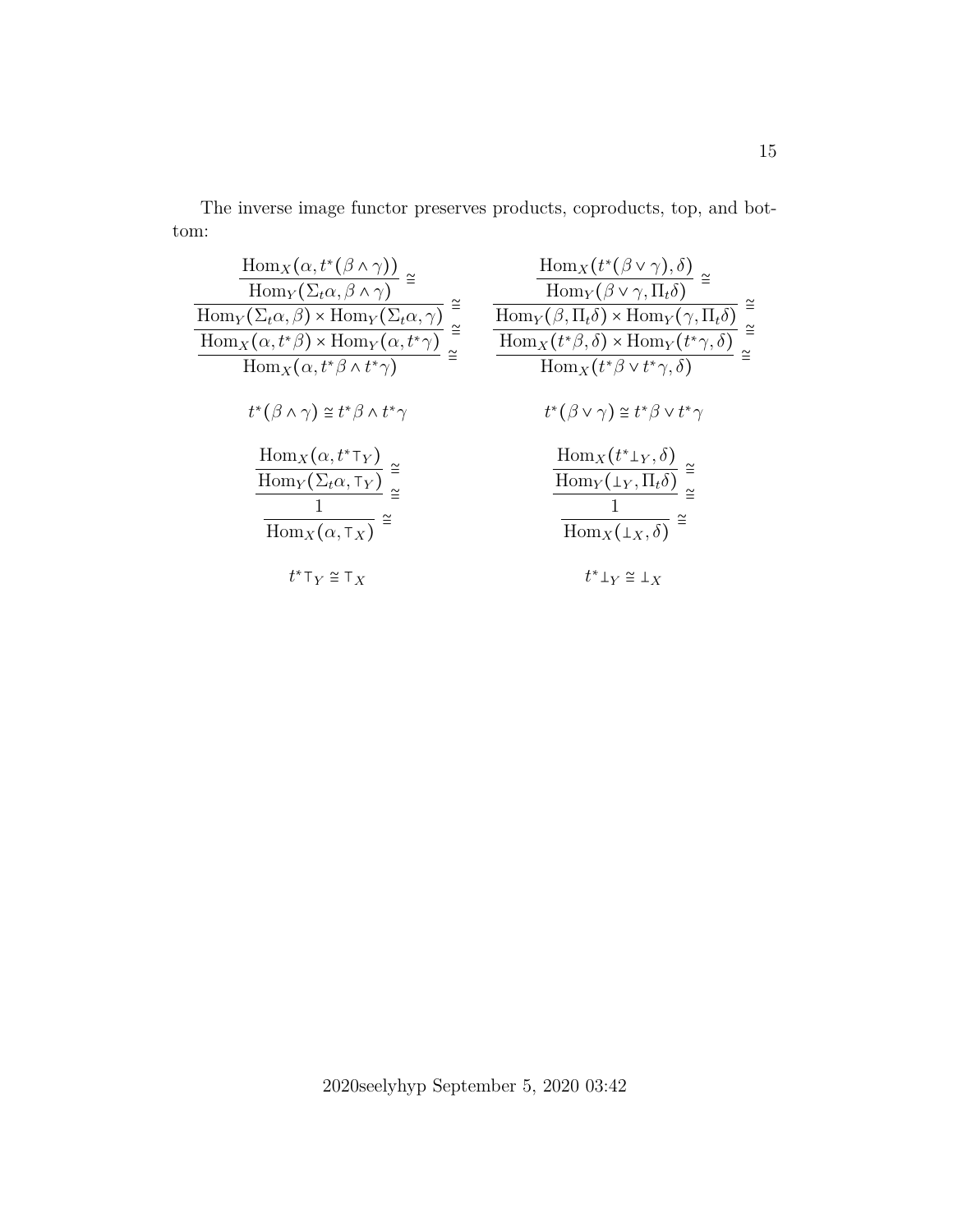### **3. (5') (ii): Beck-Chevalley**

(P.511):

Choose any commuting square in the base category. Name its objects and morphisms like this:



Then for any object  $\varphi \in |P(Y)|$  we can construct a map

$$
(BCC \rightarrow)_{\varphi} : \Sigma_r t^* \varphi \rightarrow t'^* \Sigma_s \varphi.
$$

Here's how:



The Beck-Chevalley Condition says that when the base square is a pullback then for any  $\varphi \in |{\bf P}(Y)|$  the map  $(BCC \to)_\varphi$  is an iso.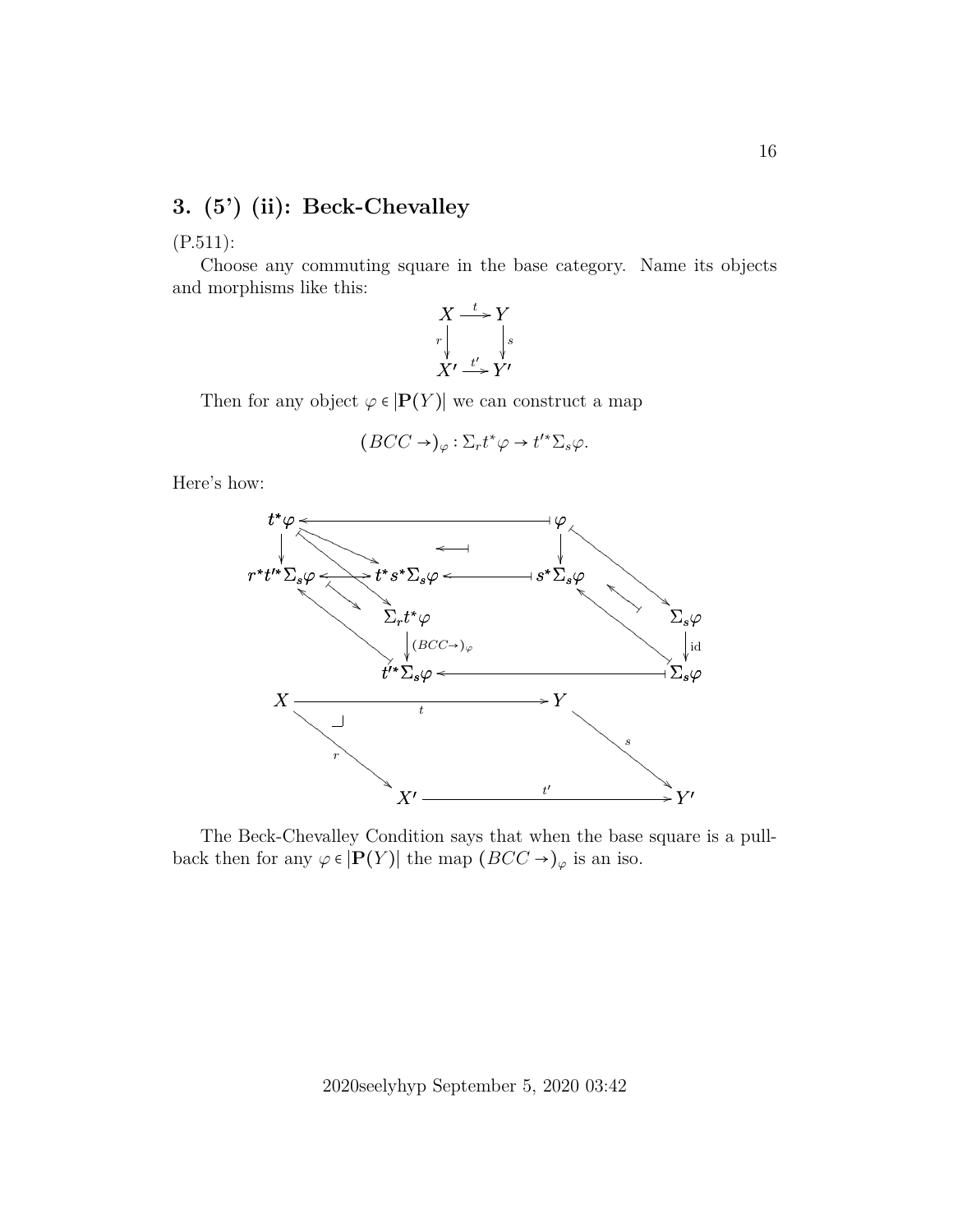## **3. (4') and (4"): Frobenius**

#### (P.511):

Note that we can replace (4) by:

 $(4')$  The "inverse image" functors  $t^*$  preserve exponentiation.

(4") for each  $t: X \to Y$  in  $\mathbf{T}, \varphi \in [\mathbf{P}(X)], \psi \in [\mathbf{P}(Y)],$  the morphism

$$
(\text{Frob} \rightarrow) : \Sigma_t(t^* \psi \land \varphi) \rightarrow \psi \land \Sigma_t \varphi
$$

is an isomorphism.

Condition  $(4')$  (or  $(4'')$ ) is called Frobenius Reciprocity.

It is possible to prove that  $(4')$  implies  $(4'')$  and vice-versa. The middle diagrams in the next page have the usual high-level proof. The lower diagrams have a lower-level proof.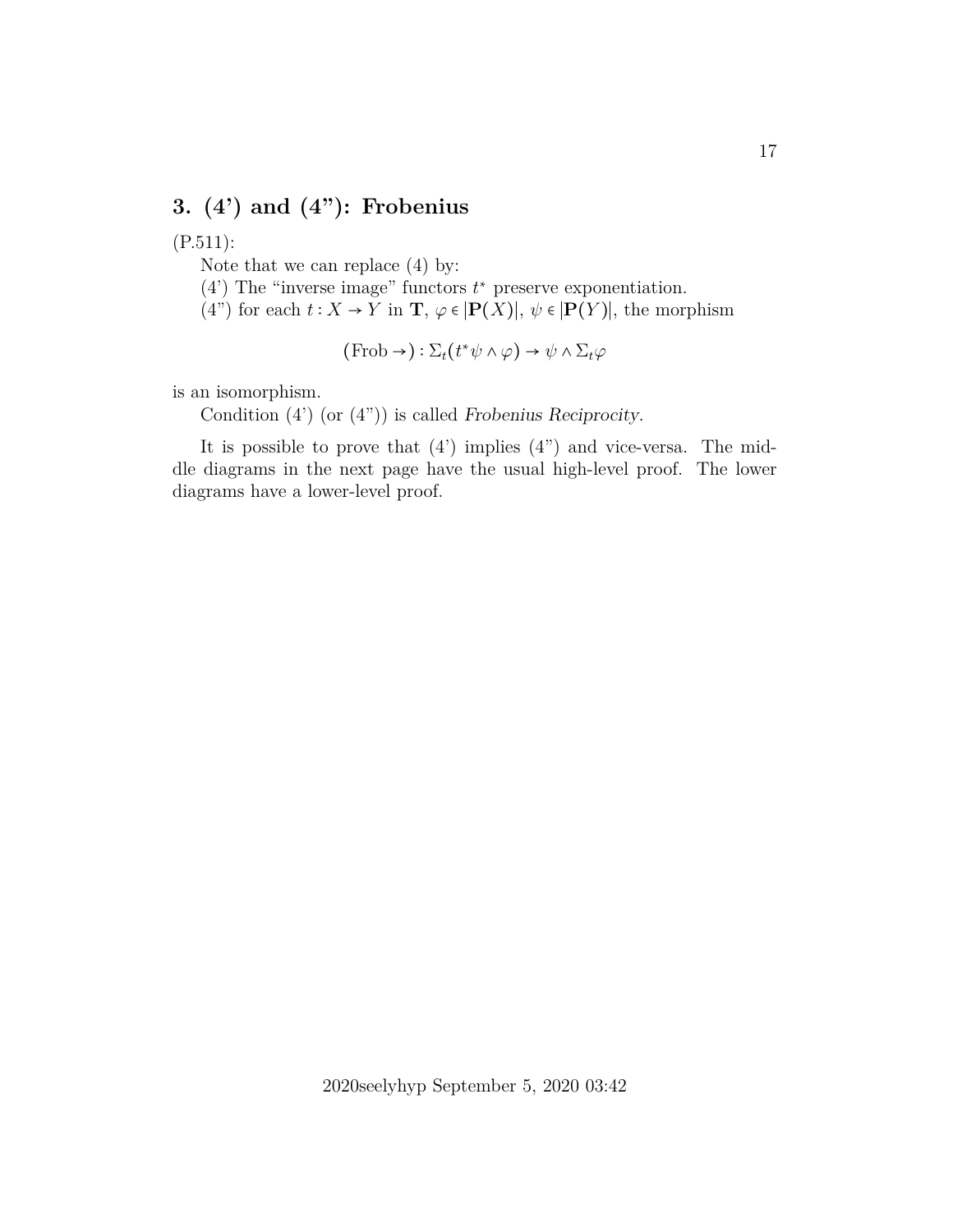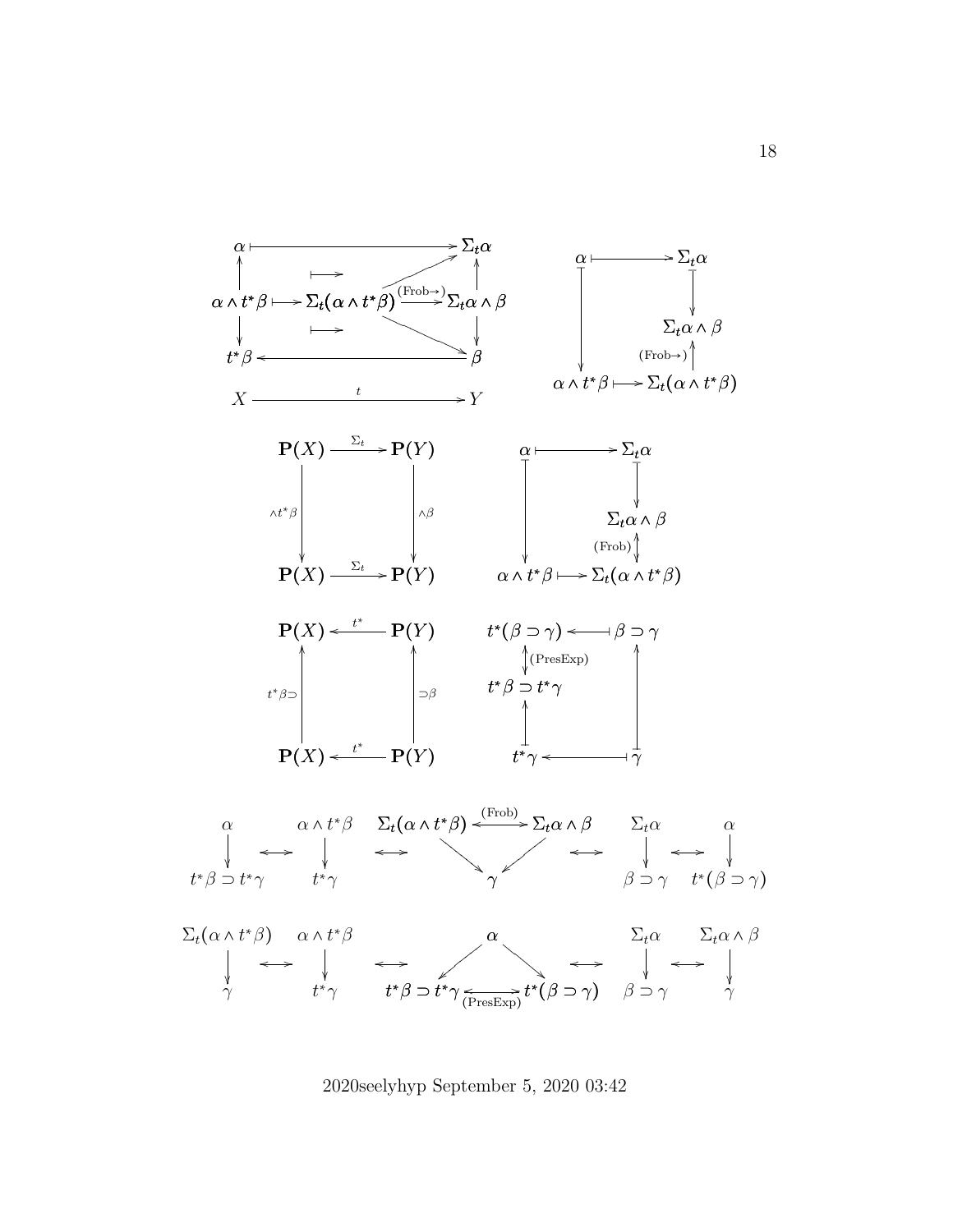# **§5. Construction 2: Hyperdoctrine** → **LPCE**

(P.523):

We must now make sure that all this is justified. (...) We must check that the introduction and eleimination rules for ∃ and ∀ are satisfied: for example,  $(\exists E)$  becomes the assertation...

$$
\varphi \mapsto \sum_{\substack{\pi_Y \varphi \\ \pi_Y^* \varphi' \longleftarrow \varphi'}} P(x, y) \mapsto \exists x : X. P(x, y) \qquad [P(x, y)]^1
$$
\n
$$
\varphi \mapsto \sum_{\substack{\pi_Y \varphi' \\ \pi_Y^* \varphi' \longleftarrow \varphi'}} P(x, y) \mapsto \exists x : X. P(x, y) \qquad [P(x, y)]^1
$$
\n
$$
\varphi \mapsto \varphi' \qquad Q(y) \longleftarrow Q(y) \qquad \exists x : X. P(x, y) \qquad Q(y) \qquad \exists x : X. P(x, y) \qquad Q(y) \qquad \exists x : X. P(x, y) \qquad Q(y) \qquad \exists x : X. P(x, y) \qquad Q(y) \qquad \exists x : X. P(x, y) \qquad Q(y) \qquad \exists x : X. P(x, y) \qquad Q(y) \qquad \exists x : X. P(x, y) \qquad Q(y) \qquad \exists x : X. P(x, y) \qquad Q(y) \qquad \exists x : X. P(x, y) \qquad Q(y) \qquad \exists x : X. P(x, y) \qquad Q(y) \qquad \exists x : X. P(x, y) \qquad Q(y) \qquad \exists x : X. P(x, y) \qquad Q(y) \qquad \exists x : X. P(x, y) \qquad Q(y) \qquad \exists x : X. P(x, y) \qquad Q(y) \qquad \exists x : X. P(x, y) \qquad Q(y) \qquad \exists x : X. P(x, y) \qquad Q(y) \qquad \exists x : X. P(x, y) \qquad Q(y) \qquad \exists x : X. P(x, y) \qquad Q(y) \qquad \exists x : X. P(x, y) \qquad Q(y) \qquad \exists x : X. P(x, y) \qquad Q(y) \qquad \exists x : X. P(x, y) \qquad Q(y) \qquad \exists x : X. P(x, y) \qquad Q(y) \qquad \exists x : X. P(x, y) \qquad Q(y) \qquad \exists x : X. P(x, y) \qquad Q(y) \qquad \exists x : X. P(x, y) \qquad Q(y) \qquad \exists x : X. P(x, y) \qquad Q(y) \qquad \exists x : X. P(x, y) \qquad Q(y) \qquad \exists x : X. P(x, y) \qquad Q(y) \qquad \exists x : X. P(x, y) \qquad Q(y) \qquad \exists x
$$

$$
\varphi \longmapsto \sum_{\pi_Y} \varphi \qquad P(x, y) \longmapsto \exists x: X. P(x, y)
$$
\n
$$
\eta^{???} \downarrow \qquad \qquad \downarrow id \qquad \eta^{???} \downarrow \qquad \qquad \downarrow id \qquad \qquad \downarrow id
$$
\n
$$
\pi_Y^* \Sigma_{\pi_Y} \varphi \longleftarrow \neg \Sigma_{\pi_Y} \varphi \qquad \exists x: X. P(x, y) \longleftarrow \exists x: X. P(x, y) \qquad \qquad \frac{P(x, y)}{\exists x: X. P(x, y)} \quad (\exists I)
$$
\n
$$
X \times Y \xrightarrow{\pi_Y} Y \qquad \qquad X \times Y \xrightarrow{\pi_Y} Y
$$

$$
t^*\varphi \leftarrow \varphi \qquad P(t'(z), y) \leftarrow P(x, y) \qquad \exists x:X.P(x, y)
$$
\n
$$
\downarrow \qquad \downarrow \qquad \downarrow \qquad \downarrow \qquad \downarrow \qquad \downarrow \qquad \downarrow
$$
\n
$$
\pi_t^* \pi_Y^* \Sigma_{\pi_Y} \varphi \leftarrow \pi_Y^* \Sigma_{\pi_Y} \varphi \leftarrow \Sigma_{\pi_Y} \varphi \qquad \exists x:X.P(x, y) \leftrightarrow \exists x:X.P(x, y) \leftrightarrow \exists x:X.P(x, y)
$$
\n
$$
\downarrow \qquad \qquad \downarrow
$$
\n
$$
\pi_Y'^* \Sigma_{\pi_Y} \varphi \qquad \qquad \exists x:X.P(x, y) \leftrightarrow \exists x:X.P(x, y) \leftrightarrow \exists x:X.P(x, y)
$$
\n
$$
\exists x:X.P(x, y)
$$
\n
$$
Z \times Y \xrightarrow{\qquad t} X \times Y \xrightarrow{\pi_Y} Y \qquad Z \times Y \xrightarrow{\qquad t} X \times Y \xrightarrow{\pi_Y} Y
$$
\n
$$
\xrightarrow{\pi_Y'} \qquad \qquad \uparrow
$$
\n
$$
\xrightarrow{\pi_Y'} \qquad \qquad \uparrow
$$
\n
$$
\xrightarrow{\pi_Y'} \qquad \qquad \downarrow
$$
\n
$$
\xrightarrow{\pi_Y'} \qquad \qquad \downarrow
$$
\n
$$
\xrightarrow{\pi_Y'} \qquad \qquad \downarrow
$$
\n
$$
\xrightarrow{\pi_Y'} \qquad \qquad \downarrow
$$
\n
$$
\xrightarrow{\pi_Y'} \qquad \qquad \downarrow
$$
\n
$$
\xrightarrow{\pi_Y} \qquad \qquad \downarrow
$$
\n
$$
\xrightarrow{\pi_Y} \qquad \qquad \downarrow
$$
\n
$$
\xrightarrow{\pi_Y} \qquad \qquad \downarrow
$$
\n
$$
\xrightarrow{\pi_Y} \qquad \qquad \downarrow
$$
\n
$$
\xrightarrow{\pi_Y} \qquad \qquad \downarrow
$$
\n
$$
\xrightarrow{\pi_Y} \qquad \qquad \downarrow
$$
\n
$$
\xrightarrow{\pi_Y} \qquad \qquad \downarrow
$$
\n
$$
\xrightarrow{\pi_Y} \qquad \qquad \downarrow
$$
\n
$$
\xrightarrow{\pi_Y} \qquad \qquad \downarrow
$$
\n
$$
\xrightarrow{\pi_Y} \q
$$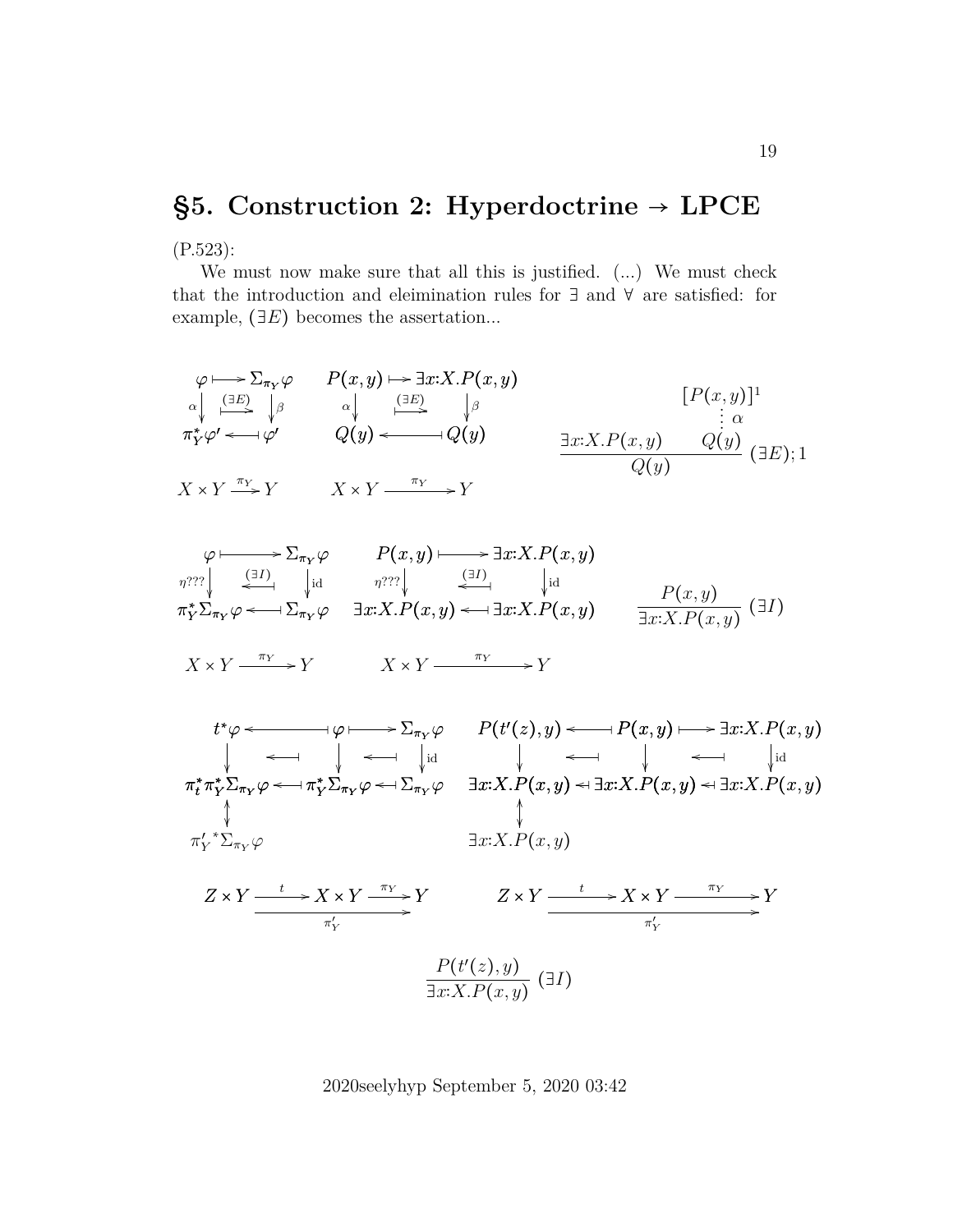(P.523, equality rules):

The equality rules follow as immediate consequences of our definition of  $E_X$  as  $\Sigma_{\Delta_X} \tau_X$ : (R) asserts the existence of a morphism  $\tau_X \to \Delta_X^* \Sigma_{\Delta_X} \tau_X$ , which is the unit...

$$
\begin{array}{ccc}\n\mathsf{T}_X & \longrightarrow \Sigma_{\Delta_X} \mathsf{T}_X & \mathsf{T} \longmapsto x = x' \\
\text{(R)} & \longleftrightarrow & \text{id} \\
\Delta_X^* \Sigma_{\Delta_X} \mathsf{T}_X & \longleftrightarrow & \Sigma_{\Delta_X} \mathsf{T}_X & x = x \longleftarrow & x = x' \\
X \xrightarrow{\Delta_X} X \times X & X \xrightarrow{\Delta_X} X \times X\n\end{array}
$$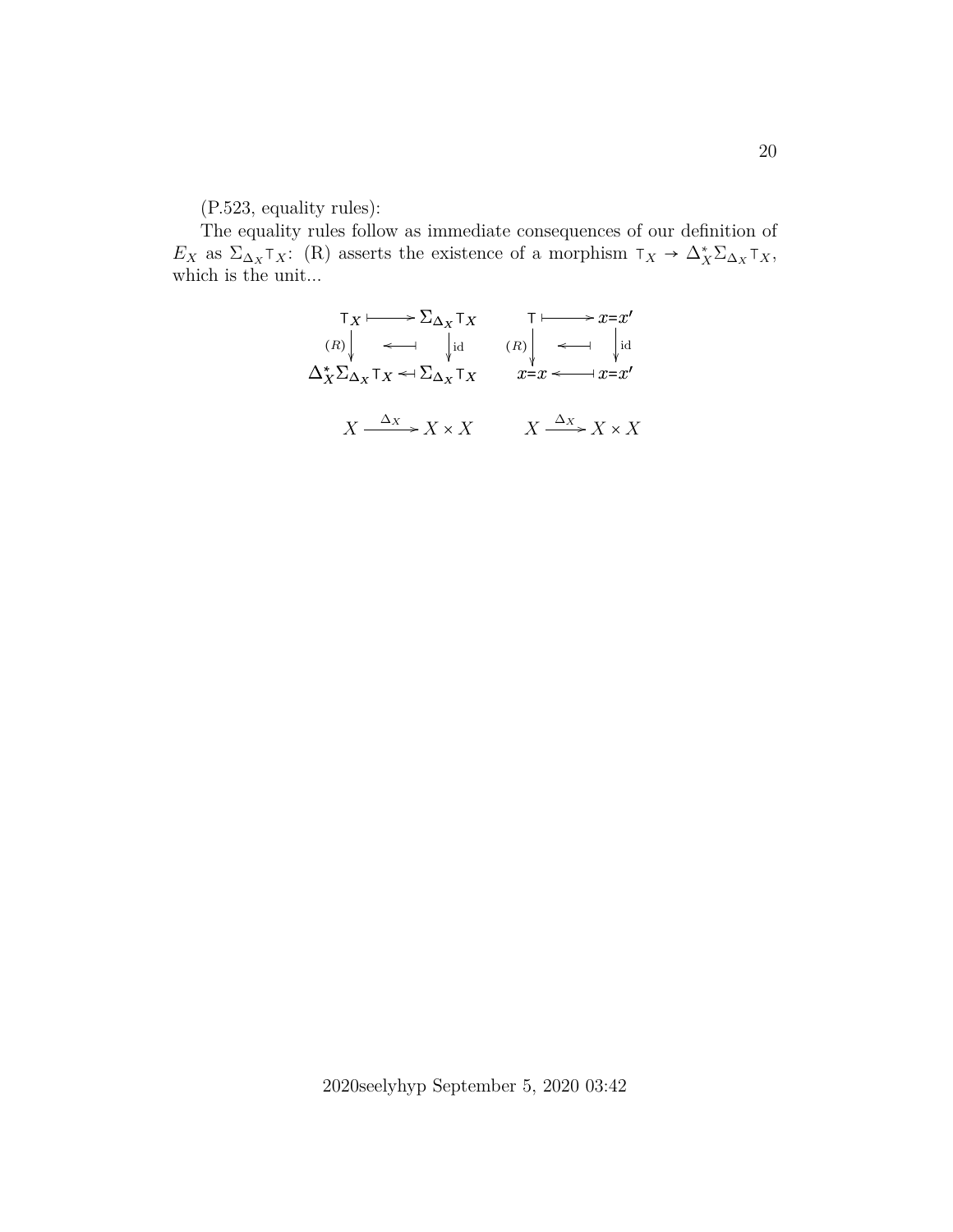For (sub), note that we have a morphism:

$$
\pi_2^* \varphi \wedge \Sigma_{\Delta_X} \tau_X \stackrel{\text{(Frob)}}{\iff} \Sigma_{\Delta_X} (\Delta_X^* \pi_2^* \varphi \wedge \tau_X) \longleftrightarrow \Sigma_{\Delta_X} \varphi \longleftrightarrow \Sigma_{\Delta_X} \Delta_X^* \pi_1^* \varphi \stackrel{\epsilon_{\pi_1^* \varphi}}{\longrightarrow} \pi_1^* \varphi
$$
  

$$
P(x') \wedge x = x' \stackrel{\text{(Frob)}}{\iff} x = x' \wedge (P(x) \wedge \tau) \longleftrightarrow x = x' \wedge P(x) \longleftrightarrow x = x' \wedge P(x) \stackrel{\epsilon_{\pi_1^* \varphi}}{\iff} P(x)
$$

Let's see how to build its parts...



$$
\frac{\Delta_X; \pi_2 = \mathrm{id}}{\frac{\Delta_X^* \pi_2^* \varphi \wedge \tau \leftrightarrow \Delta_X^* \pi_2^* \varphi}{\Delta_X^* \pi_2^* \varphi \wedge \tau \leftrightarrow \Delta_X^* \pi_2^* \varphi \leftrightarrow \varphi}} \qquad \frac{\frac{\Delta_X; \pi_2 = \mathrm{id}^*}{\Delta_X^* \pi_2^* \varphi \wedge \tau}}{\frac{\mathrm{id}^* = \Delta_X; \pi_1}{\mathrm{id}^* = \Delta_X^* \pi_1^*} \varphi}}{\frac{\mathrm{id}^* = \Delta_X^* \pi_1^* \qquad \varphi}{\varphi \leftrightarrow \Delta_X^* \pi_1^*}}{\frac{\Delta_X^* \pi_2^* \varphi \wedge \tau \leftrightarrow \varphi}{\Delta_X \varphi \leftrightarrow \Sigma_{\Delta_X} \Delta_X^* \pi_1^*}}
$$

$$
\Delta_X^* \pi_1^* \varphi \mapsto \Sigma_{\Delta_X} \Delta_X^* \pi_1^* \varphi
$$
\n
$$
\downarrow \qquad \qquad \downarrow \qquad \qquad \downarrow \qquad \qquad \downarrow \qquad \qquad \downarrow \qquad \downarrow
$$
\n
$$
\Delta_X^* \pi_1^* \varphi \longleftarrow \qquad \qquad \downarrow \pi_1^* \varphi \longleftarrow \qquad \qquad \downarrow \qquad \varphi
$$
\n
$$
X \xrightarrow{\Delta_X} X \times X \xrightarrow{\pi_1} X
$$

The actual form of (sub) can be easily derived from this.